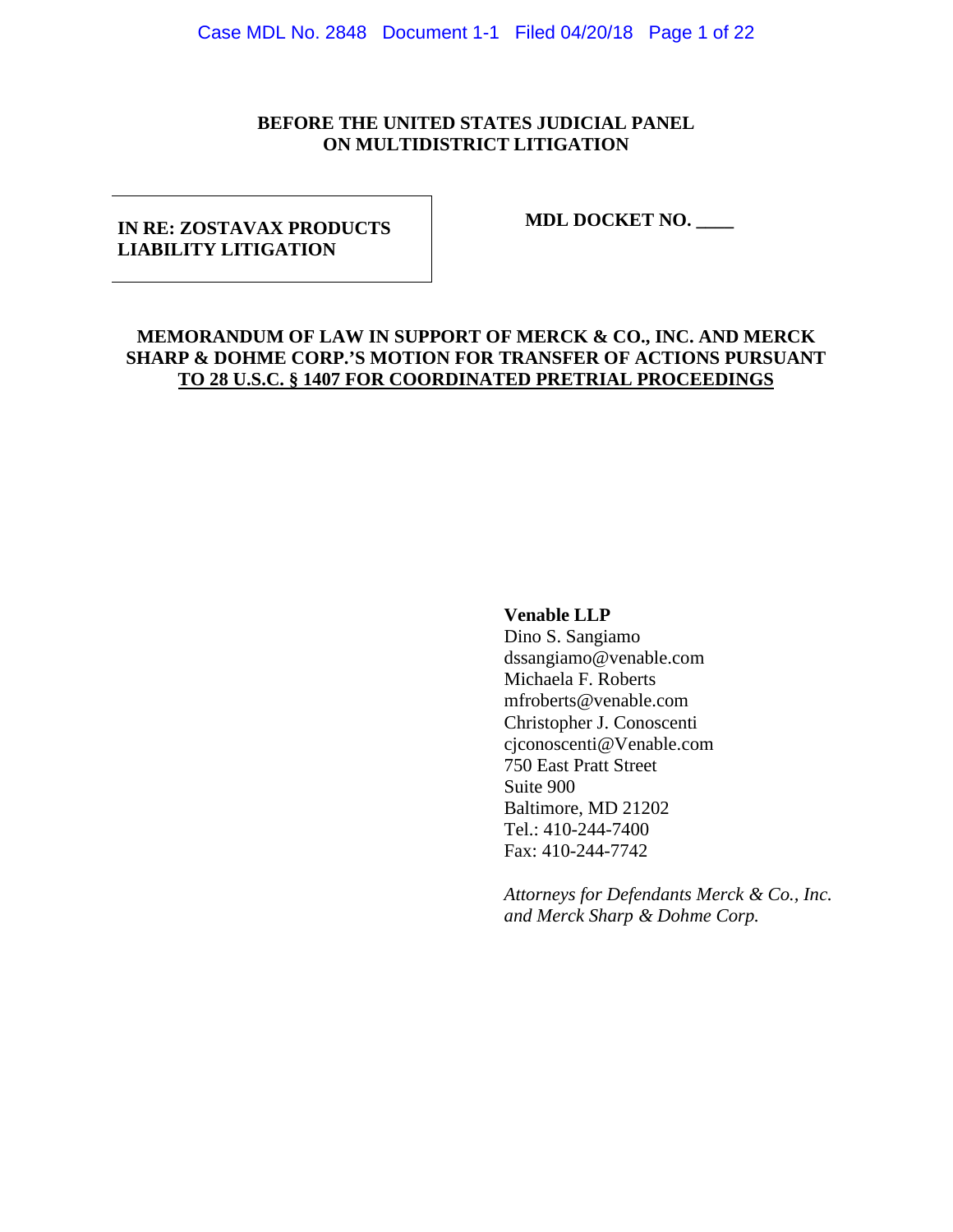# **TABLE OF CONTENTS**

# **Page**

| I.   |                                                |                                                                                                                                                                                                                                                                                                                   |
|------|------------------------------------------------|-------------------------------------------------------------------------------------------------------------------------------------------------------------------------------------------------------------------------------------------------------------------------------------------------------------------|
| II.  |                                                |                                                                                                                                                                                                                                                                                                                   |
|      | A.<br><b>B.</b><br>$\mathcal{C}$ .<br>D.<br>Ε. | State Court Zostavax Litigation Has Been Consolidated at Plaintiffs' Counsel's                                                                                                                                                                                                                                    |
| III. |                                                |                                                                                                                                                                                                                                                                                                                   |
|      | $\mathbf{A}$ .                                 | Coordination Will Serve the Convenience of the Parties and Witnesses and Will<br>Promote the Just and Efficient Conduct of the Zostavax Litigation 11<br>The Subject Actions Share Numerous Common Questions of Complex,<br>1.<br>2.<br>3.<br>Transfer Will Promote the Just and Efficient Conduct of the Subject |
|      | <b>B.</b>                                      | The Subject Actions Should Be Transferred to Either the Honorable James S.<br>Moody in the Middle District of Florida or the Honorable Harvey Bartle III in the                                                                                                                                                   |
|      | $\mathcal{C}$ .                                | In the Alternative, Merck Proposes Coordination before the Honorable Joseph F.                                                                                                                                                                                                                                    |
|      |                                                |                                                                                                                                                                                                                                                                                                                   |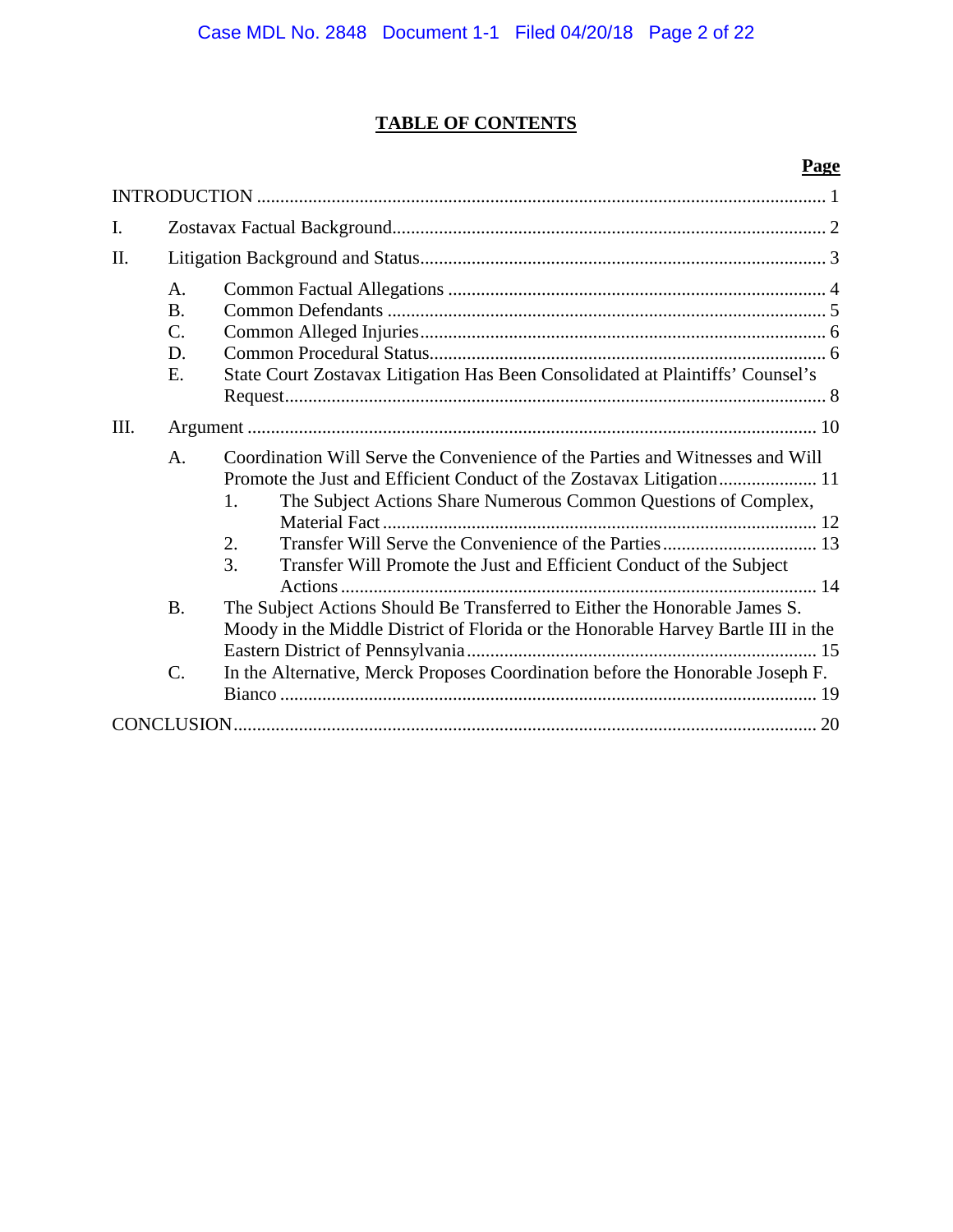#### Case MDL No. 2848 Document 1-1 Filed 04/20/18 Page 3 of 22

Pursuant to 28 U.S.C. § 1407 and Rule 6.2 of the Rules of Procedure of the Judicial Panel on Multidistrict Litigation, Defendants Merck & Co., Inc. and Merck Sharp & Dohme Corp. (hereinafter "Merck" or "Defendant") respectfully submit this Memorandum of Law in Support of their Motion for Transfer of the actions listed in the attached Schedule of Actions for coordinated pretrial proceedings. For the reasons discussed below, the Subject Actions should be transferred and centralized in either the Middle District of Florida, before Judge James S. Moody, or the Eastern District of Pennsylvania, before Judge Harvey Bartle III.<sup>1</sup>

#### **INTRODUCTION**

Merck is presently aware of 57 federal lawsuits in which it is alleged that a total of 117 individuals were injured after receiving Zostavax, Merck's FDA-approved vaccine indicated for the prevention of shingles.<sup>2</sup> Those lawsuits (the "Subject Actions") are currently pending in nine federal districts before 21 different judges. Plaintiffs in the Subject Actions allege injuries caused by the live, attenuated varicella-zoster virus (VZV), which is contained in the Zostavax vaccine.<sup>3</sup> They seek to recover under product liability causes of action, including failure to warn, design defect, negligence, breach of warranty, and fraudulent misrepresentation.<sup>4</sup>

There now exists a critical need for coordination of pretrial proceedings to avoid duplicative, burdensome discovery of the defendants and perhaps experts, and inconsistent rulings on nearly identical pretrial motions. Although the facts pertaining to individual plaintiffs will vary, the Subject Actions nevertheless present common, complex factual issues related to the design,

<sup>&</sup>lt;sup>1</sup> In the alternative, Merck proposes that the Subject Actions be coordinated before Judge Joseph Bianco in the Eastern District of New York.

<sup>&</sup>lt;sup>2</sup> Shingles is a painful rash that generally develops on one side of the face or body.

 $3$  Live vaccines use a weakened (or attenuated) form of the germ that causes a disease. The resulting vaccine organism retains the ability to produce immunity, but does not cause illness.

<sup>4</sup> The allegations in the Subject Actions are substantively—and in many cases literally—the same, regardless of the differences in the jurisdictions in which they were filed or the plaintiffs' counsel who filed them.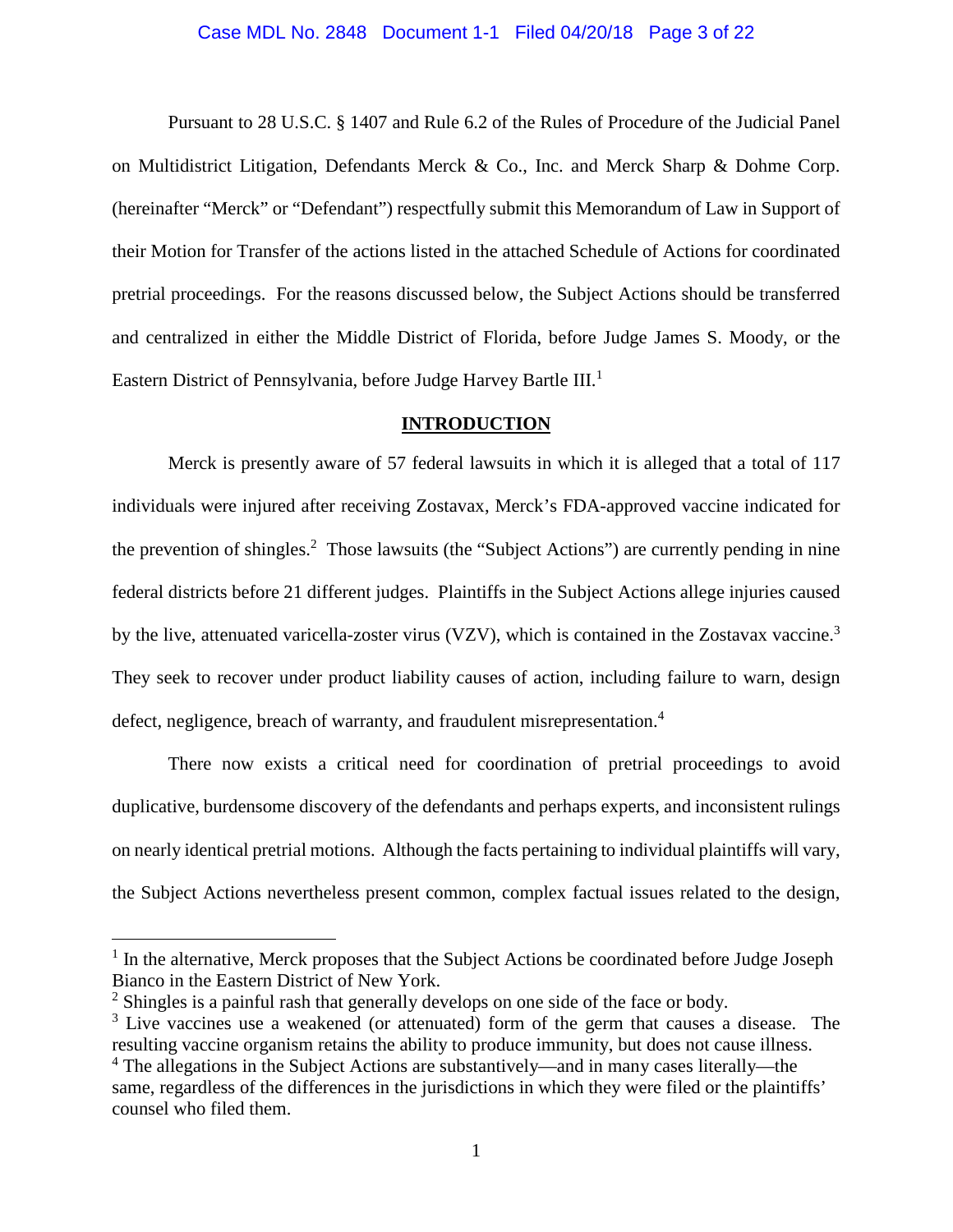#### Case MDL No. 2848 Document 1-1 Filed 04/20/18 Page 4 of 22

regulatory approval, manufacture, and marketing of Zostavax and Merck's knowledge of adverse effects alleged to be caused by the vaccine. Accordingly, transfer will "promote the just and efficient conduct of the actions" and the Subject Actions are suitable for transfer and coordination.

#### **I. ZOSTAVAX FACTUAL BACKGROUND**

On May 25, 2006, FDA approved Zostavax for use in preventing shingles in persons 60 years of age or older.<sup>5</sup> On March 24, 2011, FDA broadened the indication and approved the use of Zostavax for the prevention of shingles in individuals 50 to 59 years old. As part of Zostavax's initial licensure in 2006, Merck agreed to conduct specific post-licensure studies, including an observational study aimed at assessing the general safety of Zostavax. Data from this and other studies continued to demonstrate no safety risks associated with Zostavax.<sup>6</sup>

The United States Centers for Disease Control and Prevention (CDC) also assessed the safety of Zostavax in a large study conducted in healthcare organizations participating in the Vaccine Safety Datalink<sup>7</sup> network. The results of this study supported the findings from the clinical trials and provided reassurance that the vaccine is generally safe and well-tolerated. There was no increased risk for cerebrovascular events, cardiovascular events, meningitis, encephalitis, encephalopathy, Ramsay-Hunt syndrome, or Bell's palsy following Zostavax vaccination.<sup>8</sup>

To date, after millions of vaccinations and dozens of clinical trials and observational studies, there has been only one published report of an individual developing vaccine-strain

Vaccine (2012); *see also* Murray, A., et al., *Safety and tolerability of zoster vaccine in adults ≥ 60 years old*, Human Vaccines (2011).

<sup>5</sup> Zostavax continues to be licensed by the FDA.

<sup>6</sup> *See* Baxter, R., et al., *Safety of Zostavax – A cohort study in a managed care organization,*

<sup>7</sup> The Vaccine Safety Datalink (VSD) is a collaborative project between CDC's Immunization Safety Office and several health care organizations. VSD evaluates and monitors the safety of a wide variety of vaccines, including Zostavax.

<sup>8</sup> *See* Tseng H.F., et al. *Safety of zoster vaccine in adults from a large managed-care cohort: a Vaccine Safety Datalink study*, J. Int. Med. (2012).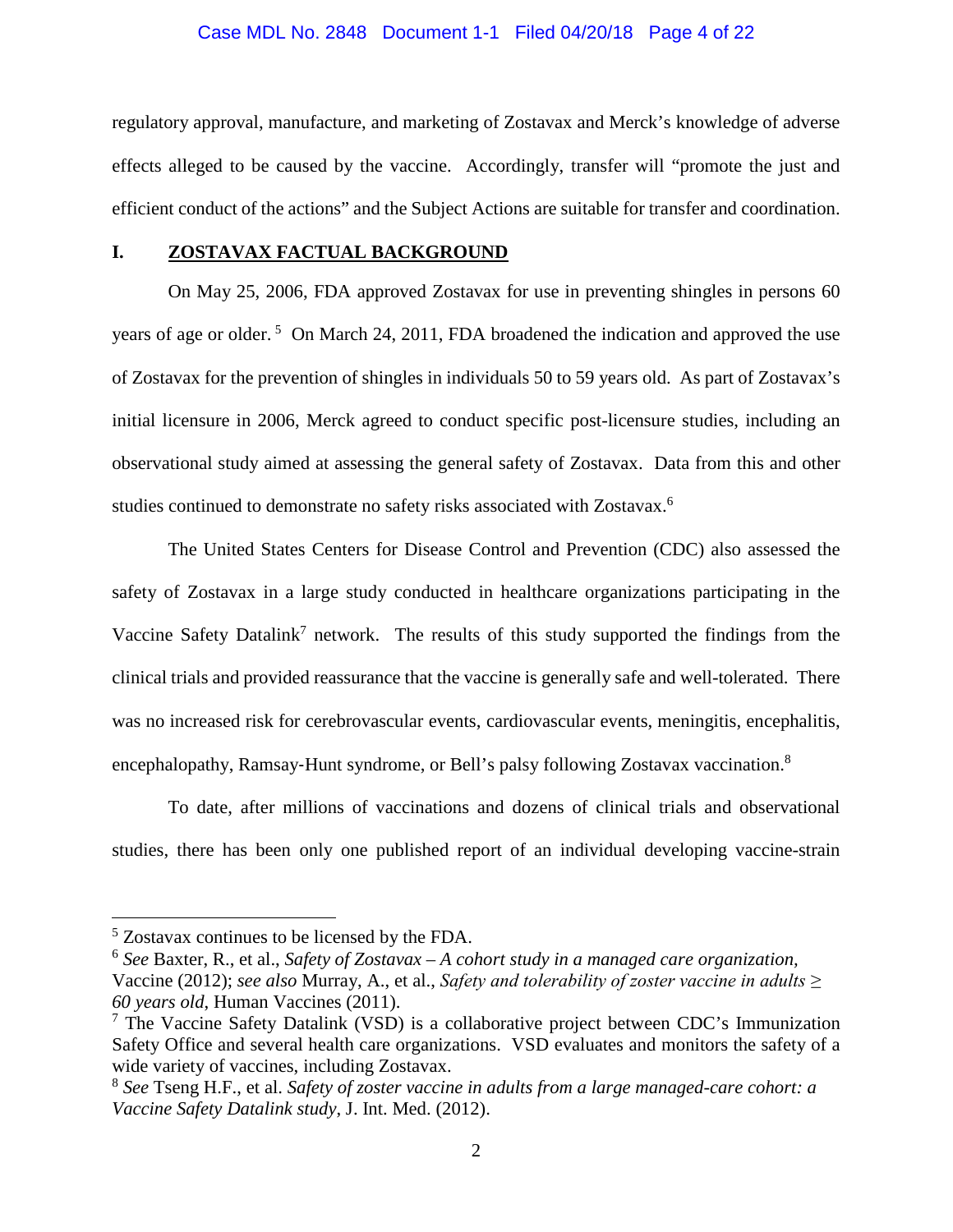#### Case MDL No. 2848 Document 1-1 Filed 04/20/18 Page 5 of 22

shingles potentially caused by the attenuated varicella zoster virus contained in Zostavax.<sup>9</sup> Instead, cases of shingles following vaccination are generally the result of a natural reactivation of VZV that is unrelated to the vaccine. One in three people in the United States will develop shingles in their lifetime (approximately one million people per year in the U.S.) and Zostavax is not 100% effective in preventing its development.<sup>10</sup>

Despite the established safety record for Zostavax, and despite the clear statements on the Zostavax label regarding its efficacy and potential side effects, plaintiffs in the Subject Actions allege that they were injured by the attenuated form of VZV contained in the vaccine. Merck intends to defend against each of the Subject Actions, and, given the facts and issues regarding Merck's knowledge and conduct common to each of them, can do so most efficiently in a coordinated pretrial proceeding.

# **II. LITIGATION BACKGROUND AND STATUS**

The first of the Subject Actions, *Dotter et al., v. Merck et al.*, No. 2:16-cv-04686 (E.D. Pa.) was filed on August 29, 2016. The most recently filed Subject Action, *Kelly v. Merck et al.*, No. 6:18-cv-00604 (M.D. Fla.) was filed on April 18, 2018. Currently, there are 57 Subject Actions pending in federal courts, involving 117 plaintiffs. The Subject Actions are pending in nine federal districts before 21 different judges: the Eastern and Western Districts of Pennsylvania; the District of New Jersey; the Northern, Middle, and Southern Districts of Florida; the Eastern District of New York; the Eastern District of Wisconsin; and the District of Massachusetts. The following

<sup>9</sup> *See* Tseng H. et al., *Herpes Zoster Caused by Vaccine-Strain Varicella Zoster Virus in an Immunocompetent Recipient of Zoster Vaccine*, Clinical Infectious Disease (2014).

<sup>&</sup>lt;sup>10</sup> The Zostavax labeling has, at all times since its initial FDA approval, stated that "[v] accination does not result in protection of all vaccine recipients." The labeling further states that "[t]he duration of protection beyond 4 years after vaccination with ZOSTAVAX is unknown. The need for revaccination has not been defined." *Id.* Zostavax Label, *available at* https://www.fda.gov/downloads/biologicsbloodvaccines/vaccines/approvedproducts/ucm132831. pdf.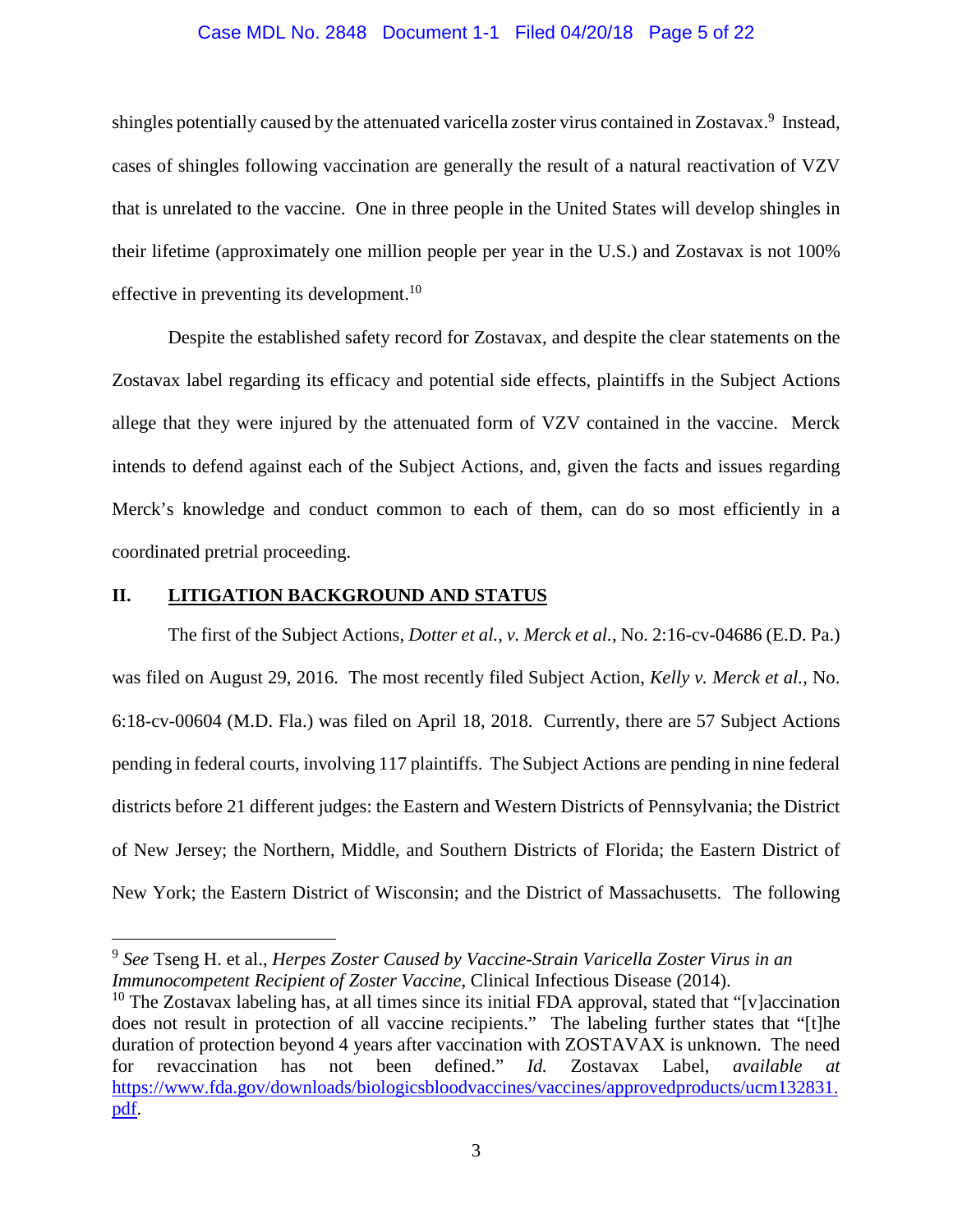#### Case MDL No. 2848 Document 1-1 Filed 04/20/18 Page 6 of 22

counsel represent plaintiffs in the Subject Actions: Marc J. Bern & Partners LLP (29 Subject Actions on behalf of 89 plaintiffs); Sadaka Associates LLC (17 Subject Actions on behalf of 17 plaintiffs),<sup>11</sup> Napoli Shkolnik (10 Subject Actions on behalf of 10 plaintiffs); and Aaronson  $\&$ Associates P.C. (one Subject Action on behalf of one plaintiff). Regardless of the jurisdiction or plaintiffs' counsel, these Subject Actions contain common factual allegations, common defendants, and common injuries. Further, significant amounts of discovery remain in all cases.

### **A. Common Factual Allegations.**

Plaintiffs in the Subject Actions allege that they were injured by the live, attenuated virus contained in Zostavax. *See, e.g.,* Compl., *Hiram v. Merck et al.*, No. 1:18-cv-00051 (Doc. 24) ¶ 69 (N.D. Fla.) ("Under-attenuated live virus creates an increased risk of developing the disease the vaccine was to prevent."); Compl., *Bockus v. Merck et al.*, No. 8:18-cv-00715 (Doc. 1) ¶ 27 (M.D. Fla.) (same allegation as *Hiram*, despite different plaintiff's counsel and different alleged injury). Plaintiffs uniformly allege that Merck marketed Zostavax without adequate warnings concerning the potential adverse events that could result from using a live, attenuated vaccine. *See, e.g.,* Compl., *Elmegreen v. Merck et al.*, No. 2:17-cv-02044 (Doc.1) ¶ 57 (E.D. Pa.) ("Merck failed to exercise due care in the labeling of Zostavax and failed to issue to consumers and/or their healthcare providers adequate warnings as to the risk of serious bodily injury, including viral infection, resulting from its use."); Compl., *Albisano et al., v. Merck et al.*, No. 2:18-cv-00365 (Doc. 1-3) ¶ 140 (E.D.N.Y) ("Merck failed to adequately warn the medical community and consumers of the product, including the Plaintiffs and their healthcare providers, of the dangers and risk of harm associated with the use and administration of its ZOSTAVAX vaccine."); Compl.,

 $11$  In one case pending in the Eastern District of Pennsylvania, Sadaka Associates LLC's motion to withdraw as counsel was granted and thus plaintiff is proceeding *pro se* as of this filing. *See* Order, April 19, 2018, *Rodriguez v. Merck et al.*, No. 2:17-cv-00485 (Doc. 39) (E.D. Pa.).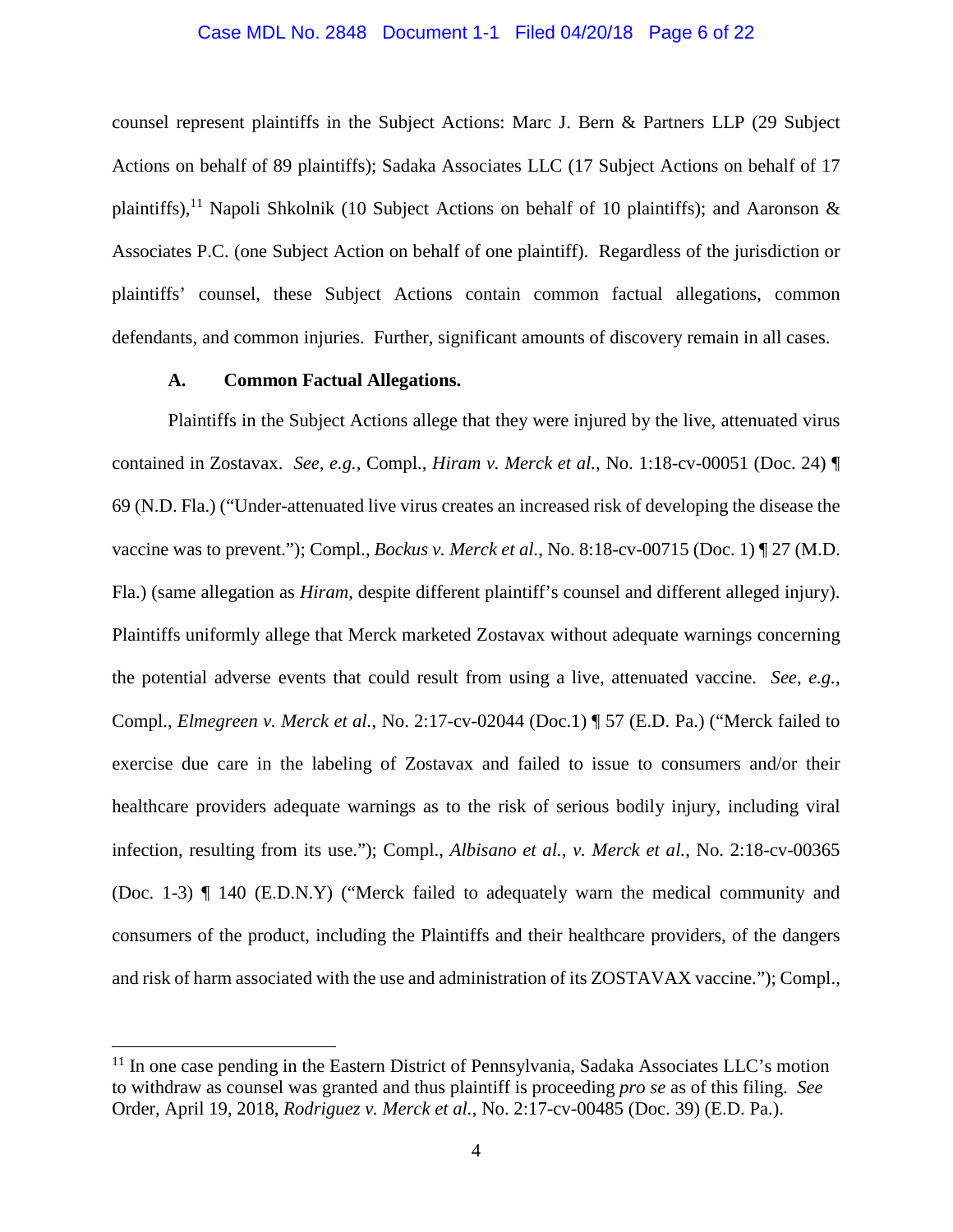#### Case MDL No. 2848 Document 1-1 Filed 04/20/18 Page 7 of 22

*Brown et al., v. Merck et al.*, No. 3:18-cv-02460 (Doc. 1) ¶ 77 (D.N.J.) (same as *Albisano*, despite different plaintiffs' counsel).

Plaintiffs also allege that Zostavax was defectively designed. *See, e.g.,* Compl., *Erickson v. Merck et al.*, No. 5:17-cv-00562 (Doc. 64) ¶ 128 (M.D. Fla.) ("Merck knew, or should have known, that consumers, such as the Plaintiff, would foreseeably suffer injury as a result of Merck's failure to exercise ordinary care in their design of ZOSTAVAX."); Compl., *Jones et al., v. Merck et al.*, No. 5:18-cv-00144 (Doc. 1) ¶ 64 (M.D. Fla.) ("Merck knew and had reason to know that its Zostavax vaccine was inherently defective and unreasonably dangerous as designed, formulated, and manufactured by Merck.").

The allegations, therefore, all concern the same basic facts insofar as they pertain to Merck's design, development, marketing, and monitoring of Zostavax.

#### **B. Common Defendants.**

Merck, as the sole manufacturer of Zostavax, is a named defendant in all of the Subject Actions. In addition to Merck, some plaintiffs in the Subject Actions name McKesson Corporation ("McKesson") as a defendant. McKesson supports consolidation of the Subject Actions. McKesson serves as a distributor of Zostavax and is commonly alleged to have been an alter ego of Merck and therefore jointly and severally liable for all damages alleged to have been caused by Merck. *See, e.g.*, Compl., *Everts et al., v. Merck et al*., No. 2:18-cv-00020 (Doc. 1-1) ¶ 27 (E.D. Wi.) (alleging that "any individuality and separateness between them has ceased and these particular Defendants are alter egos"). As such, the same facts alleged against Merck are also alleged against McKesson.<sup>12</sup> No other defendants are named in the Related Cases.

 $12$  McKesson is a common defendant in pharmaceutical product liability litigation and is therefore routinely included in consolidated proceedings. *See, e.g.*, *In re Eliquis (Apixaban Prods. Liab. Litig.,* 282 F. Supp. 3d 1354 (J.P.M.L. 2017) (including McKesson in consolidated proceedings); *In re: Fluoroquinolone Prods. Liab. Litig.*, 122 F. Supp. 3d 1378 (J.P.M.L. 2015) (same).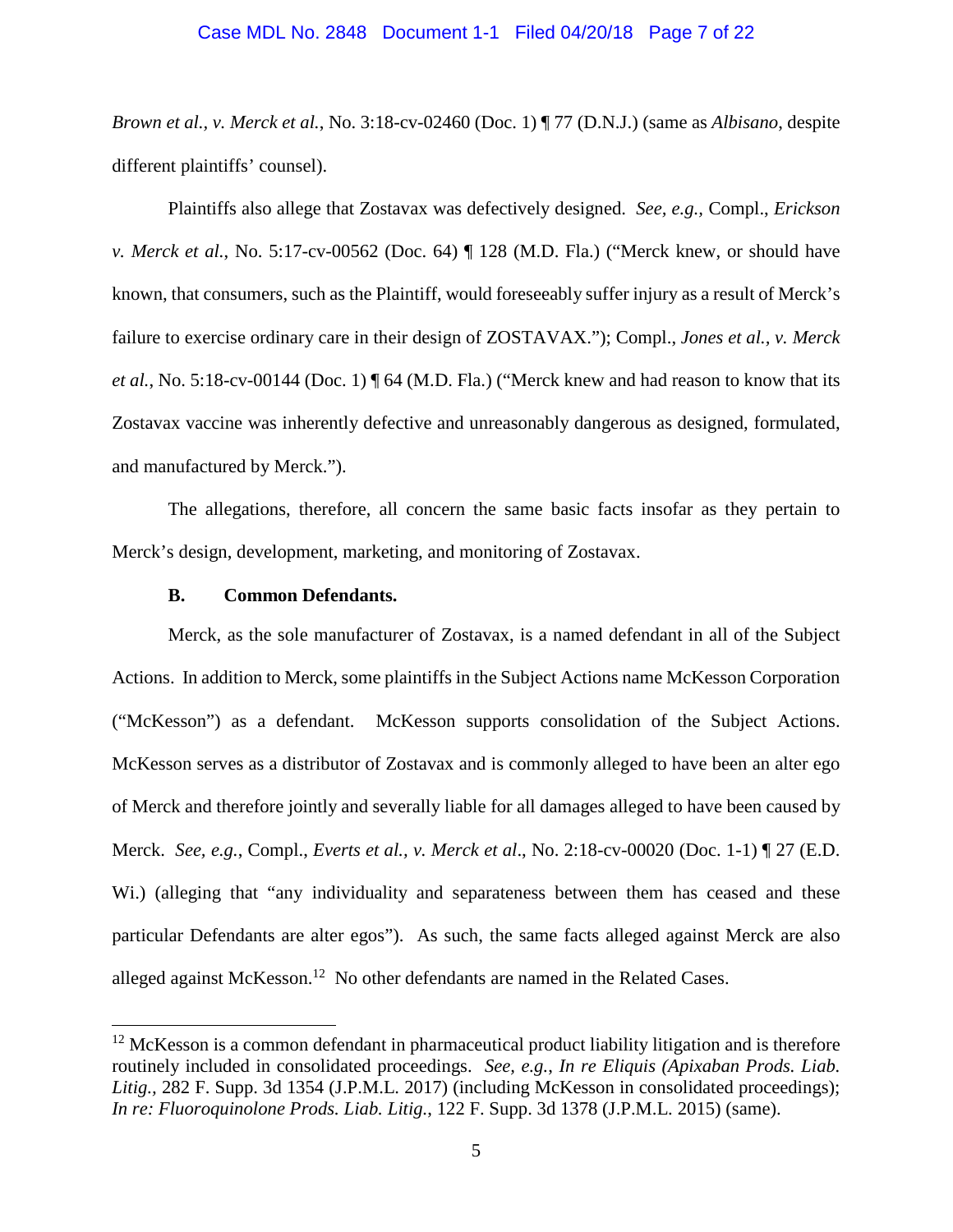# **C. Common Alleged Injuries.**

All of the plaintiffs in the Subject Actions allege that, at some point after the FDA approved Zostavax, they were vaccinated and thereafter experienced an injury. All plaintiffs likewise allege that their injuries were caused by the live, attenuated virus contained in the vaccine *See, e.g.*, Compl., *Deker v. Merck et al.,* No. 8:18-cv-00650 (Doc. 22) ¶¶ 8, 69 (M.D. Fla.) (alleging shingles and that "[u]nder-attenuated live virus creates an increased risk of developing the disease the vaccine was to prevent"); Compl., *Pinkstaff et al., v. Merck et al.*, No. 3:17-cv-12212 (Doc. 1) ¶ 26, 46 (D.N.J.) (same); Compl., *Dotter et al. v. Merck et al.*, No. 2:16-cv-04686 (Doc. 1) ¶¶ 30, 51 (alleging herpes encephalitis and that "[o]nce injected, attenuated live virus has been shown to recombine into more virulent strains causing disease"). The factual investigation in all cases, therefore, will focus on the same issue of Merck's knowledge that the live, attenuated, strain of VZV used in Zostavax could cause plaintiffs' injuries and whether Merck had a duty to adjust its warnings accordingly.

#### **D. Common Procedural Status.**

As noted above, the first Subject Action was filed in August 2016 and the most recent filing was in April 2018. The majority of the Subject Actions (38) were filed in 2017, but already in 2018, 18 additional actions have been filed. Merck has no reason to believe that the pace of filings will slow in the immediate future. Although the earlier-filed Subject Actions pending in the Eastern District of Pennsylvania have progressed the furthest thus far, significant discovery remains in all cases. A brief summary of the current status of the Related Cases follows.

There are currently seven Subject Actions, involving a total of seven plaintiffs, pending in the Eastern District of Pennsylvania. All of these cases are before the Honorable Harvey Bartle III. Thus far in discovery, Merck has begun to depose plaintiffs and their relevant medical providers, as well as to collect plaintiffs' medical records. In response to plaintiffs' discovery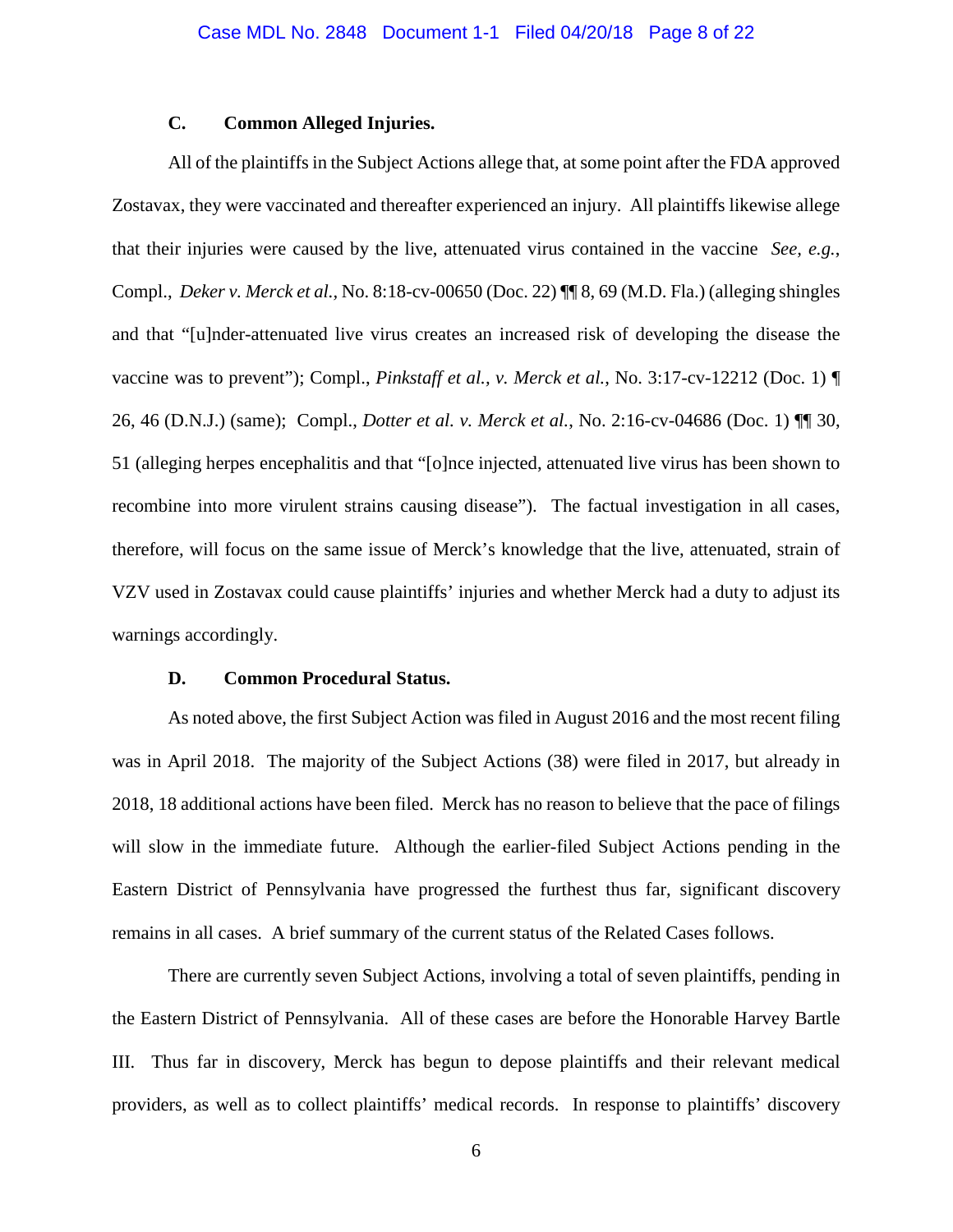#### Case MDL No. 2848 Document 1-1 Filed 04/20/18 Page 9 of 22

requests, Merck has produced nearly 200,000 company documents. In addition, plaintiffs have noticed the depositions of four Merck witnesses. To date, no depositions of Merck company witnesses have taken place and expert discovery has not begun.<sup>13</sup> According to the scheduling orders currently in effect in the Subject Actions pending in the Eastern District of Pennsylvania, the parties shall complete fact discovery in some cases by May 31, 2018, and expert discovery by October 31, 2018. *See, e.g.*, Order (Doc. 43), *Dotter et al., v. Merck et al.*, No. 2:16-cv-04686 (E.D. Pa.). In other cases, fact discovery must be completed by June 29, 2018, and expert discovery by November 30, 2018. *See, e.g.*, Order (Doc. 34), *Molouki v. Merck et al.*, No. 2:17 cv-01983 (E.D. Pa.).

There are currently 27 Subject Actions, involving 28 plaintiffs, pending in United States District Courts in Florida. These cases are before 13 different judges. Twenty-one cases are pending in the Middle District of Florida, four cases are pending in the Northern District of Florida, and two cases are pending in the Southern District of Florida. These cases are all in the very early stages of discovery and no depositions have taken place thus far. Initial scheduling orders have been entered in 16 cases, with trial dates set in 2019 and 2020. There are 21 motions to dismiss pending in these cases, in which Merck argues, *inter alia*, that plaintiffs have not pled their fraudrelated claims with the particularity required by Rule 9(b). Those motions, which are substantively identical, are pending before eight different judges.

There are currently five Subject Actions, involving 64 plaintiffs, pending in the Eastern District of New York before two different judges. Discovery has not yet begun in these cases and there are currently three motions to dismiss pending before the Honorable Joseph F. Bianco. These

<sup>&</sup>lt;sup>13</sup> It bears noting that although the cases currently pending in the Eastern District of Pennsylvania are the earliest-filed cases, current plaintiffs' counsel, Sadaka Associates LLC, only assumed responsibility for the cases in September 2017.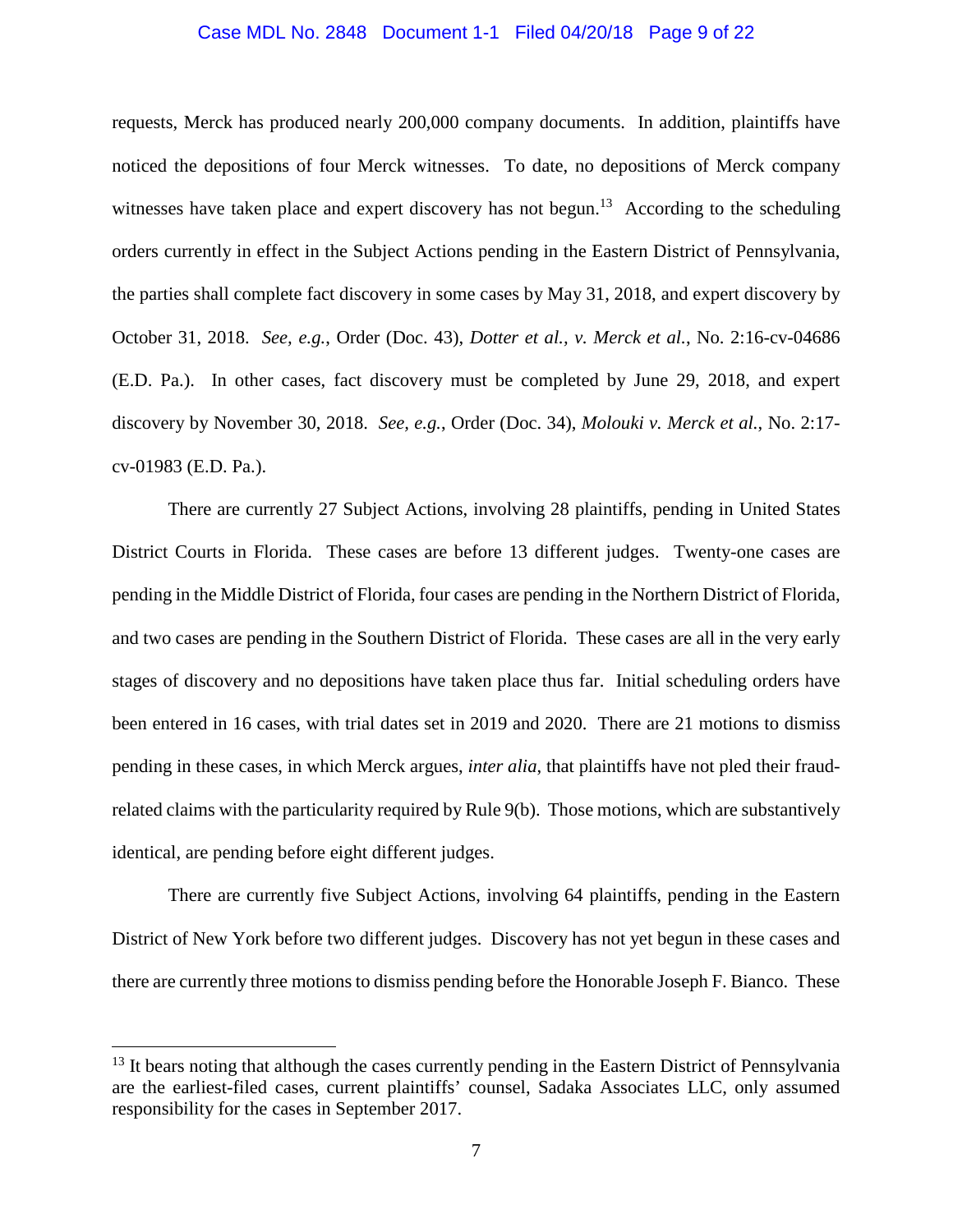### Case MDL No. 2848 Document 1-1 Filed 04/20/18 Page 10 of 22

motions make nearly identical arguments as those currently pending in the Florida Subject Actions. Merck also intends to move to dismiss the fraud-related claims in the other two Related Cases pending in the Eastern District of New York, one of which is before Judge Bianco and the other of which is before the Honorable Sandra J. Feuerstein.

There are currently 15 Subject Actions, involving 15 plaintiffs, pending in the District of New Jersey before two different judges. These cases are all in the very early stages of discovery and no depositions have taken place. Scheduling orders have been entered in four cases, but no trial dates have been set thus far.

There is currently one Subject Action pending in each of the Eastern District of Wisconsin, the District of Massachusetts, and the Western District of Pennsylvania. Discovery has not yet begun in these cases. However, motions to dismiss plaintiffs' fraud-related claims are pending in each case, and those motions are substantively identical to the pending motions to dismiss in Florida and New York courts.

In sum, the Subject Actions are in the relatively early stages of fact discovery. Although Merck has begun to pursue discovery from many plaintiffs, thus far no Merck witness depositions have taken place. In addition, expert discovery has not yet begun and trials are not expected to commence for at least another year. However, the parties are on the precipice of receiving potentially conflicting orders with respect to Merck's motions to dismiss plaintiffs' fraud-related claims. Currently, there are 27 substantively identical motions to dismiss pending before 13 different judges.

### **E. State Court Zostavax Litigation Has Been Consolidated at Plaintiffs' Counsel's Request.**

Although not subject to this Motion, there are currently 57 Zostavax product liability

8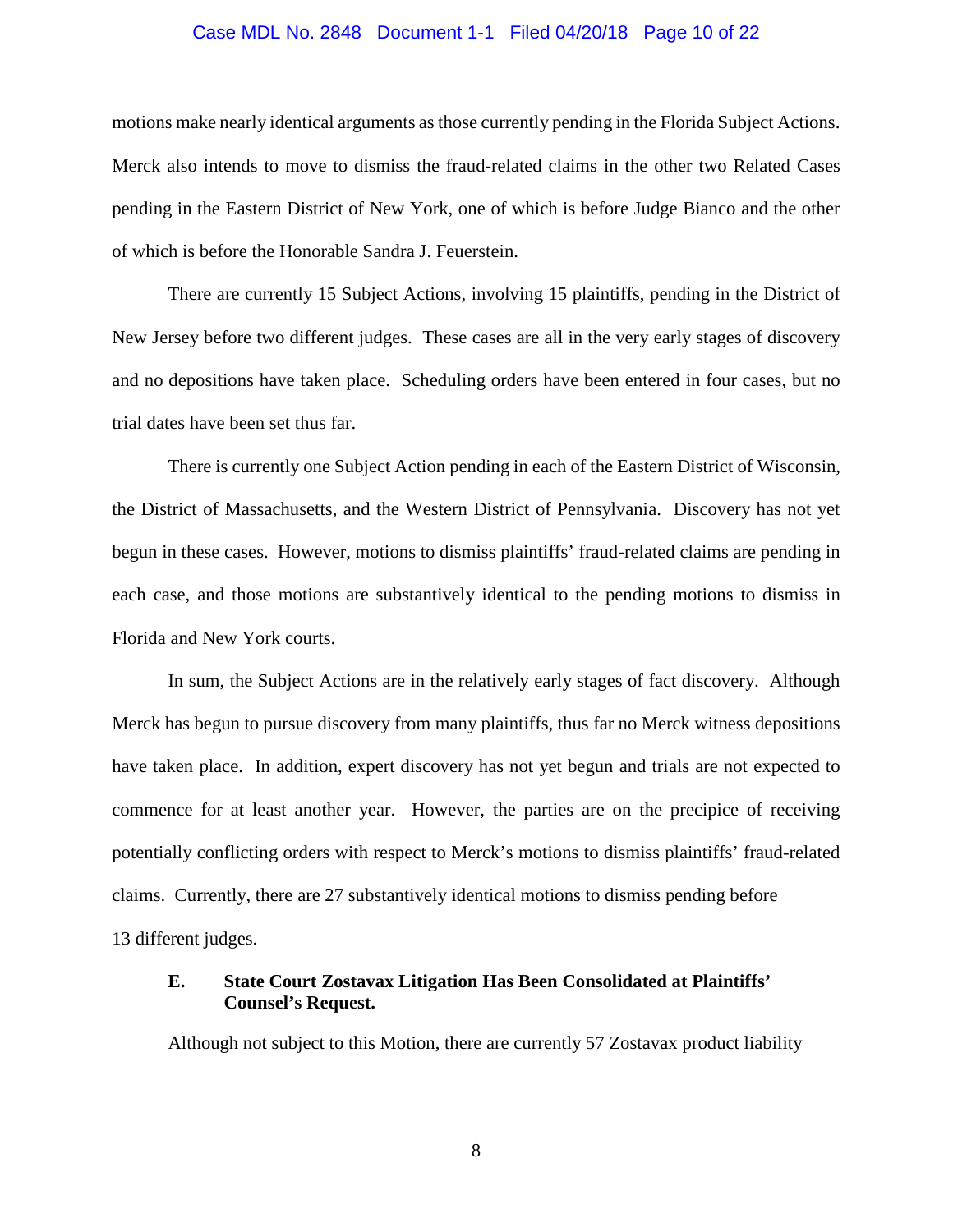#### Case MDL No. 2848 Document 1-1 Filed 04/20/18 Page 11 of 22

actions pending in state courts in New Jersey, California, and Florida.<sup>14</sup> The allegations, claims, and injuries in the state court actions are largely the same as those in the Subject Actions. Counsel for plaintiffs have moved to consolidate for pretrial proceedings those cases in New Jersey and California. In California, plaintiffs' firm Marc J. Bern & Partners LLP filed a petition for coordination on January 5, 2018. In that petition, plaintiffs' counsel argued that coordination was appropriate because the cases "all contain claims against the same and/or affiliated defendant entities under the same causes of action, which include substantially overlapping facts and legal theories involving product liability actions arising from injuries the plaintiffs received after they were injected with the ZOSTAVAX vaccine." Exhibit 1, Petition for Coordination ¶ 2, *Haladjian et al. v. Merck et al.*, No. BC674554 (Sup. Ct. Cal., Jan. 5, 2018). In addition, plaintiffs' counsel argued that coordination would "advance the convenience of the parties, witnesses, and counsel" and would help "avoid the risk of duplicative and inconsistent rulings, orders and judgments." *Id.* The California court agreed and granted the petition on February 23, 2018. *See* Exhibit 2, Notice of Granting of Petition for Coordination and Notice of Order as to the Scope of the Stay Pending Coordination, Zostavax Product Cases, JCCP 4962 (Sup. Ct. Cal., Mar. 7, 2018). There are currently 10 Zostavax cases involving 260 plaintiffs subject to this coordination order.

In New Jersey state court, both Marc J. Bern & Partners LLP and Sadaka Associates LLC petitioned the court to consolidate pending Zostavax cases for pretrial proceedings. *See* Exhibit 3, Letter from Mark T. Sadaka, Esq. to Ms. Taironda E. Phoenix, Administrative Office of the Courts (Feb. 15, 2018); Exhibit 4, Letter from Thomas J. Joyce, Esq. to Hon. Glenn A. Grant, Administrative Office of the Courts of the State of New Jersey (Mar. 6, 2018). Counsel for Sadaka

 $14$  With respect to the single case pending in Florida state court, Merck is currently assessing whether it can be removed to federal court. If it were to be removed, that case, involving seven plaintiffs, would be subject to any Transfer Order by this Court.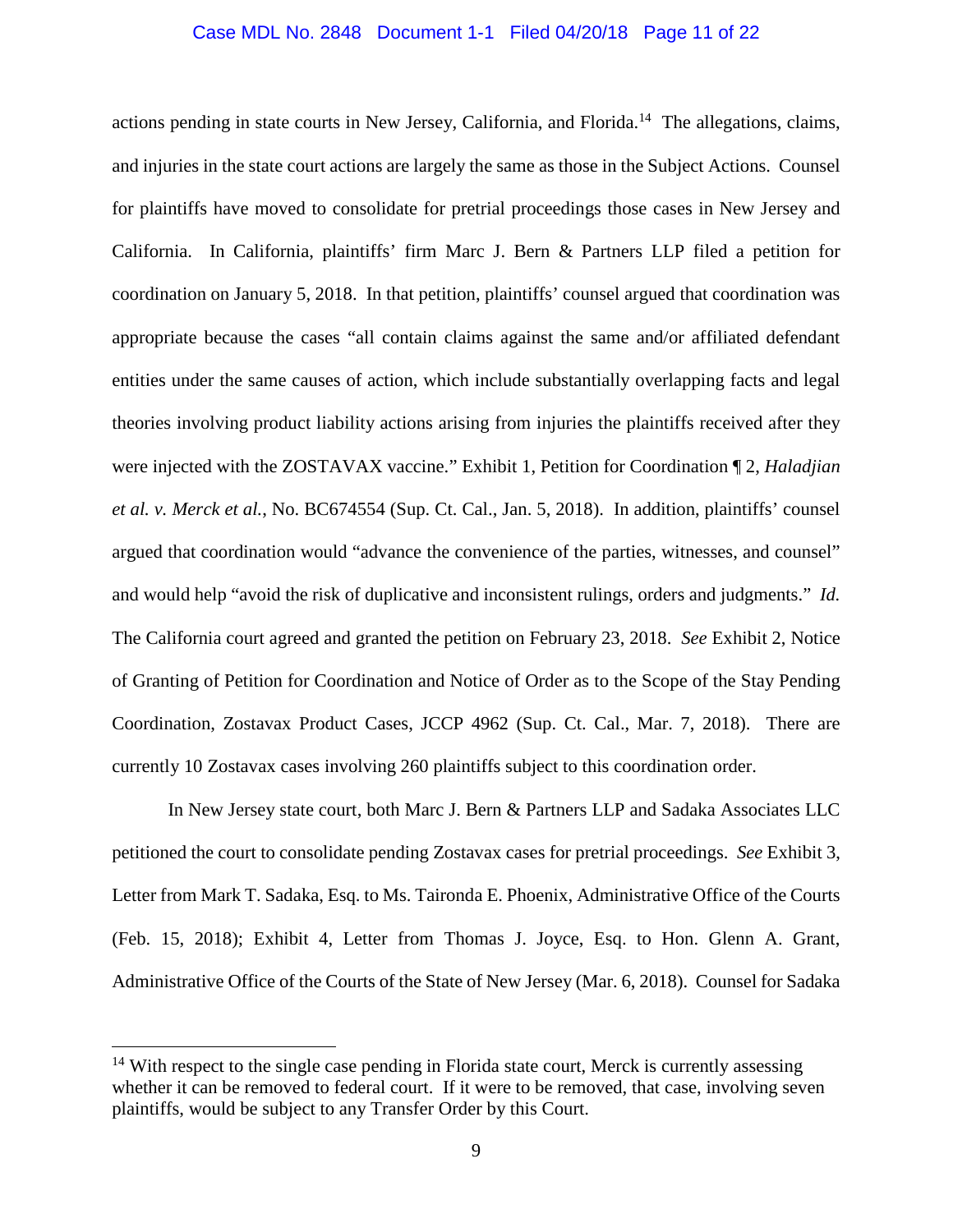#### Case MDL No. 2848 Document 1-1 Filed 04/20/18 Page 12 of 22

Associates LLC argued that a "mass tort . . . is warranted at this time because a large number of parties have presented themselves with claims that have common, recurring issues of law and fact that are associated with Merck's Zostavax vaccine." In addition, plaintiff's counsel argued that "the number of Plaintiffs will only grow as more people realize they have been injured by Merck's Zostavax vaccine." Likewise, counsel for Marc J. Bern & Partners LLP argued that "[a]ll pending Zostavax Litigation cases involve hundreds of claims with common, recurrent issues of law and fact that are associated with a single product." Plaintiffs' counsel further argued that there was a "high degree of commonality" because all plaintiffs were allegedly injured by the same vaccine and all alleged the same causes of action. Plaintiffs' counsel also argued that consolidation would promote efficiency and fairness by avoiding "inconsistent rulings on substantively identical issues of law and/or fact." Plaintiffs' counsel also noted that his firm "anticipate[s] filing significant additional" cases. The Court has not yet ruled on Plaintiffs' petition for Multicounty Litigation designation in New Jersey.

As is demonstrated by these petitions in New Jersey and California, there is no dispute between counsel for the parties that Zostavax product liability cases involve common questions of fact and that coordination would be fair and promote efficiency.

#### **III. ARGUMENT**

The Subject Actions, along with future tag-along actions, should be transferred and consolidated for pretrial coordination. The Subject Actions would benefit substantially from coordinated pretrial proceedings because they involve product liability claims related to the design, testing, regulatory approval, manufacture, and marketing of the same product–Zostavax–and therefore present many complex, common questions of fact. Coordination will minimize the risk of duplicative discovery, prevent inconsistent pretrial rulings (including on currently pending motions), and conserve the resources of the parties, their counsel, and the courts. For the reasons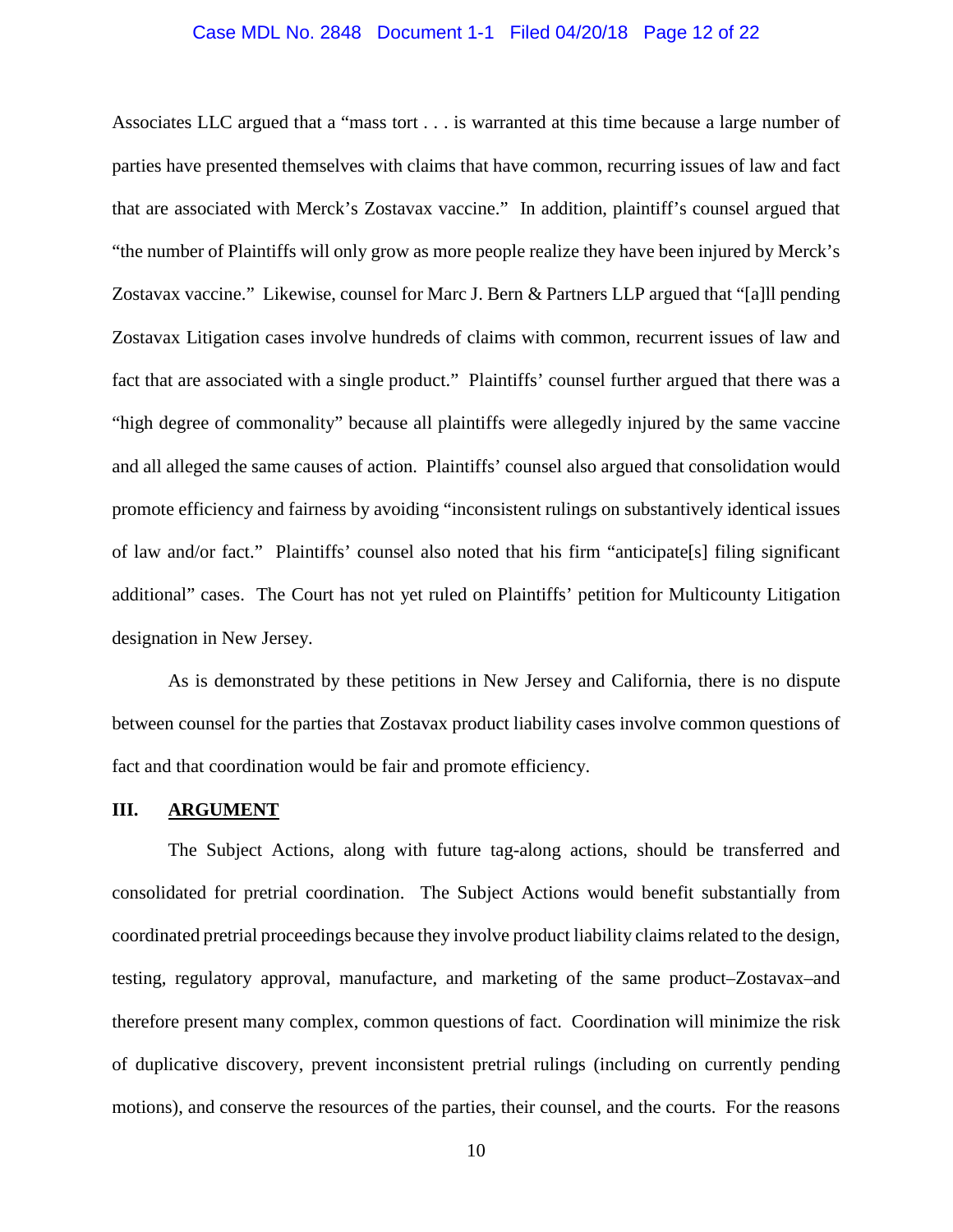#### Case MDL No. 2848 Document 1-1 Filed 04/20/18 Page 13 of 22

discussed below, Judge Moody's court in the Middle District of Florida and Judge Bartle's court in the Eastern District of Pennsylvania are equally appropriate venues for the Zostavax multidistrict litigation ("MDL").<sup>15</sup>

## **A. Coordination Will Serve the Convenience of the Parties and Witnesses and Will Promote the Just and Efficient Conduct of the Zostavax Litigation.**

28 U.S.C. § 1407(a) authorizes the coordination and consolidation of civil actions pending in different federal district courts, when  $(1)$  the "actions involv $[e]$  one or more common questions of fact;" (2) transfer "will be for the convenience of parties and witnesses;" and (3) transfer "will promote the just and efficient conduct of such actions." This Panel has frequently found that the consolidation and coordination of product liability actions involving FDA-approved products is appropriate under Section 1407, including in litigation with the same or fewer pending cases than here. *See, e.g.*, *In re Eliquis (Apixaban) Prod. Liab. Litig.*, 282 F. Supp. 3d 1354, 1355 (J.P.M.L. 2017) (consolidating 34 actions pending in 13 districts related to an anticoagulant medication); *In re: Benicar (Olmesartan) Prods. Liab. Litig.*, 2015 WL 1518503, at \*1 (J.P.M.L. Apr. 3, 2015) (consolidating 15 actions related to a prescription drug alleged to have caused gastrointestinal injuries); *In re Tylenol Mktg., Sales Practices & Prods. Liab. Litig.*, 936 F. Supp. 2d 1379, 1380 (J.P.M.L. 2013) (consolidating 27 actions with allegations that Tylenol can cause liver damage); *In re Effexor (Venlafaxine Hydrochloride) Prods. Liab. Litig.*, 959 F. Supp.2d 1359 (J.P.M.L. 2013) (consolidating nine prescription drug products liability actions pending in five districts); *In re Zoloft Prods. Liab. Litig.*, 856 F. Supp. 2d 1347, 1348 (J.P.M.L. 2012) (consolidating 57 prescription drug products liability actions and noting that "[c]entralized proceedings have helped

<sup>&</sup>lt;sup>15</sup> Based on the preliminary information alleged in plaintiffs' complaints and/or produced to date in discovery, Merck considers the Subject Actions to be appropriate for pretrial coordination. Different factors will apply, different considerations will apply, and additional plaintiff-specific information will be relevant at the trial stage. In filing this petition, Merck maintains its position that multi-plaintiff trials would be inappropriate in these cases.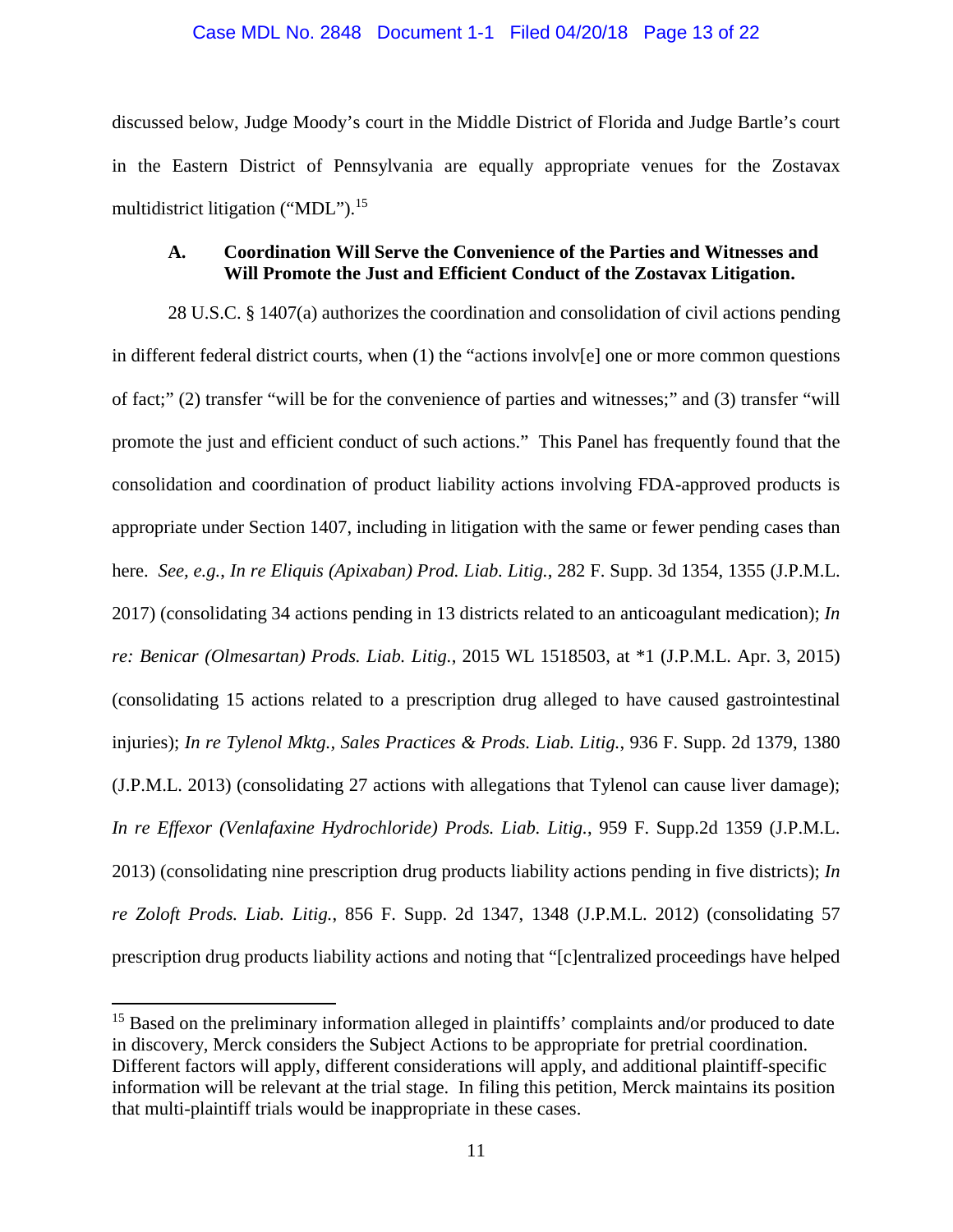#### Case MDL No. 2848 Document 1-1 Filed 04/20/18 Page 14 of 22

to efficiently resolve dockets involving far fewer than 'thousands' of claims, even in cases involving drug-related products liability claims"); *In re: NuvaRing Prods. Liab. Litig.*, 572 F. Supp. 2d 1382 (J.P.M.L. 2008) (consolidating 11 actions related to the marketing and use of a contraceptive product). The Panel should do the same here, where the Subject Actions satisfy each of the requirements of 28 U.S.C. § 1407(a).

# **1. The Subject Actions Share Numerous Common Questions of Complex, Material Fact.**

As discussed above, the complaints in the Subject Actions contain common allegations regarding Merck's failure to warn of the risks associated with the live, attenuated strain of VZV contained in Zostavax. Discovery in the Subject Actions will necessarily involve investigation of issues common to all cases, such as Merck's research and development of Zostavax, its labeling of the vaccine, and its monitoring of safety issues. In granting transfer orders in product liability actions related to FDA-approved products, the Panel recognizes that "[i]ssues concerning the development, manufacture, regulatory approval, labeling, and marketing of the drugs thus are common to all actions." *In re: Benicar (Olmesartan) Prods. Liab. Litig.*, 96 F. Supp. 3d 1381, 1382 (J.P.M.L. 2015); *see also In re Chantix (Varenicline) Prods. Liab. Litig.*, 655 F. Supp. 2d 1346, 1346 (J.P.M.L. 2009) ("All 37 actions share factual issues regarding, *inter alia*, Pfizer's design, testing, manufacture, and marketing of Chantix.").

In addition, plaintiffs in the Subject Actions commonly allege injuries related to VZV and as such these cases will benefit from coordination. *See In re: Lipitor (Atorvastatin Calcium) Mktg., Salespractices & Prods. Liab. Litig. (No. II),* 997 F. Supp. 2d 1354, 1356–57 (J.P.M.L. 2014) (consolidating cases that "share factual issues arising from common allegations that taking Lipitor can cause women to develop type 2 diabetes"); *In re: Nexium (Esomeprazole) Prods. Liab. Litig.*, 908 F. Supp. 2d 1362, 1364 (J.P.M.L. 2012) (consolidating actions with the common allegation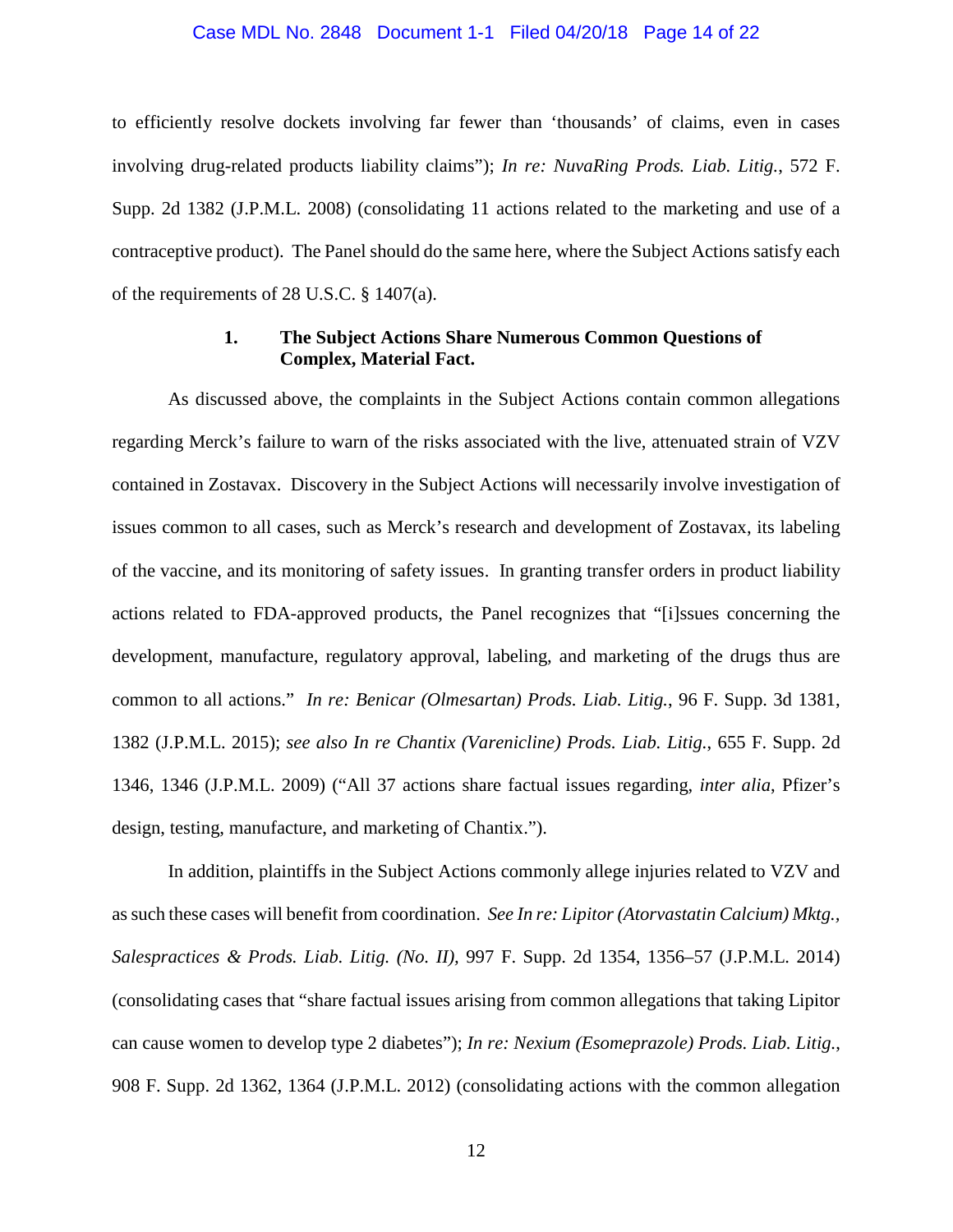#### Case MDL No. 2848 Document 1-1 Filed 04/20/18 Page 15 of 22

that a drug caused "bone-related injuries such as osteoporosis, bone deterioration or loss, and broken bones"). Variances in the types of alleged VZV-related injuries do not prevent consolidation, as "a complete identity or even majority" of common questions of fact are not required to justify transfer. *In re Zyprexa Prods. Liab. Litig.*, 314 F. Supp. 2d 1380, 1381 (J.P.M.L. 2004). Particularly in products liability litigation, the Panel acknowledges that plaintiff-specific questions of causation are not an impediment to centralization where common questions of fact predominate." *In re: Xarelto (Rivaroxaban) Prods. Liab. Litig.*, 65 F. Supp. 3d 1402, 1404 (J.P.M.L. 2014) ("Almost all personal injury litigation involves question of causation that are plaintiff-specific."); *In re: Cook Med.*, *Inc., IVC Filters Mktg., Sales Practices & Prods. Liab. Litig.*, 53 F. Supp. 3d 1379, 1381 (J.P.M.L. 2014) ("The Panel has rejected the argument that products liability actions must allege identical injuries to warrant centralization."); *In re: Zoloft (Sertraline Hydrochloride) Prods. Liab. Litig.*, 856 F. Supp. 2d 1347, 1348 (J.P.M.L. 2012) (ordering coordination and noting that "while the specific [injuries] alleged vary somewhat among the plaintiffs, all actions will share discovery relating to general medical causation; factual discovery will overlap concerning Pfizer's research, testing, and warnings; and expert discovery and *Daubert* motions will overlap to some degree").

#### **2. Transfer Will Serve the Convenience of the Parties.**

This Panel has consistently recognized that centralization benefits both plaintiffs and defendants by reducing discovery delays and costs, and allowing plaintiffs' counsel to coordinate their pretrial efforts. *See, e.g.*, *In re Phenylpropanolamine (PPA) Prods. Liab. Litig.*, 173 F. Supp. 2d 1377, 1379 (J.P.M.L. 2001) ("[I]t is most logical to assume that prudent counsel will combine their forces and apportion their workload in order to streamline the efforts of the parties and witnesses, their counsel and the judiciary, thereby effectuating an overall savings of cost and a minimum of inconvenience to all concerned."). The issues of fact that are common to all of the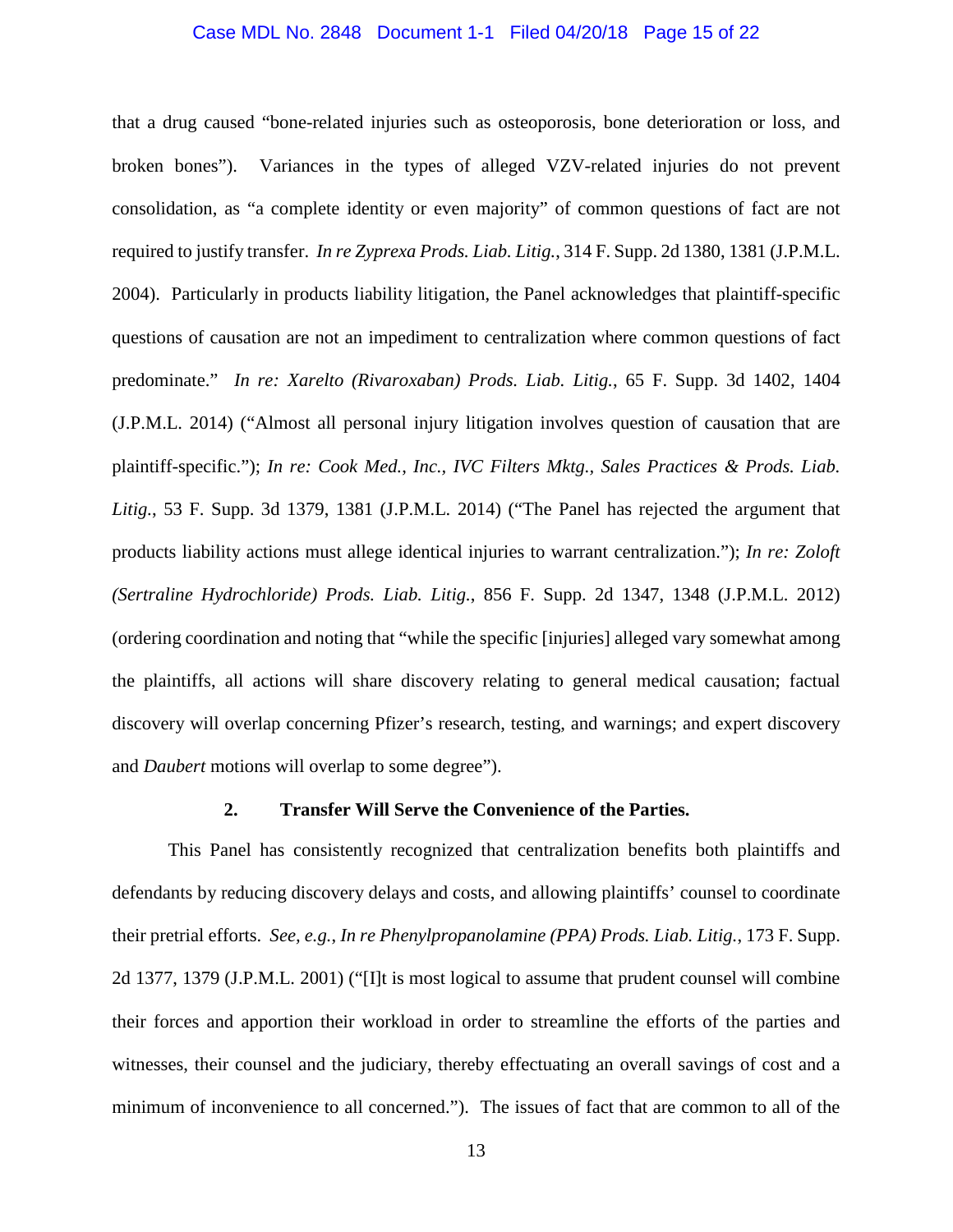#### Case MDL No. 2848 Document 1-1 Filed 04/20/18 Page 16 of 22

Subject Actions mean that the same witnesses (both fact and expert) and documents will be relevant to all cases. Coordination will allow the parties to streamline discovery such that witnesses need not be deposed repeatedly and discovery disputes need not be endlessly re-litigated in each individual action. Instead, depositions and discovery requests can be negotiated in a universal manner, saving the parties time, money, and unnecessary frustration. *See In re: Tribune Co. Fraudulent Conveyance Litig.*, 831 F. Supp. 2d 1371, 1372 (J.P.M.L. 2011) ("[P]rudent counsel likely will combine their forces and apportion their workload in order to streamline the efforts of the parties, their counsel and the judiciary.").

# **3. Transfer Will Promote the Just and Efficient Conduct of the Subject Actions.**

Finally, coordination will "promote the just and efficient conduct" of the Subject Actions. 28 U.S.C. § 1407(a). In addition to eliminating duplicative discovery, consolidation will prevent inconsistent pretrial rulings. *In re Pradaxa (Dabigatran Etexilate) Prods. Liab. Litig.*, 883 F. Supp. 2d 1355, 1356 (J.P.M.L. 2012) ("Centralization will eliminate duplicative discovery; prevent inconsistent pretrial rulings; and conserve the resources of the parties, their counsel, and the judiciary."); *In re: Endangered Species Act Section 4 Deadline Litig.*, 716 F. Supp. 2d 1369, 1369 (J.P.M.L. 2010) ("We see substantial benefits for judicial economy and more consistent rulings as a consequence of centralization."). As noted above, there are currently 27 motions to dismiss pending before 13 different judges, all of which address an identical issue in a near identical manner. As the Zostavax litigation proceeds, there will undoubtedly be more legal issues common to all cases that require the parties to seek judicial intervention. Without coordination, it is nearly inevitable that the parties will receive differing orders on similar or identical issues, leading to inefficiencies as the parties are required to proceed in different ways in different jurisdictions. For example, it is likely that the parties will retain the same experts in multiple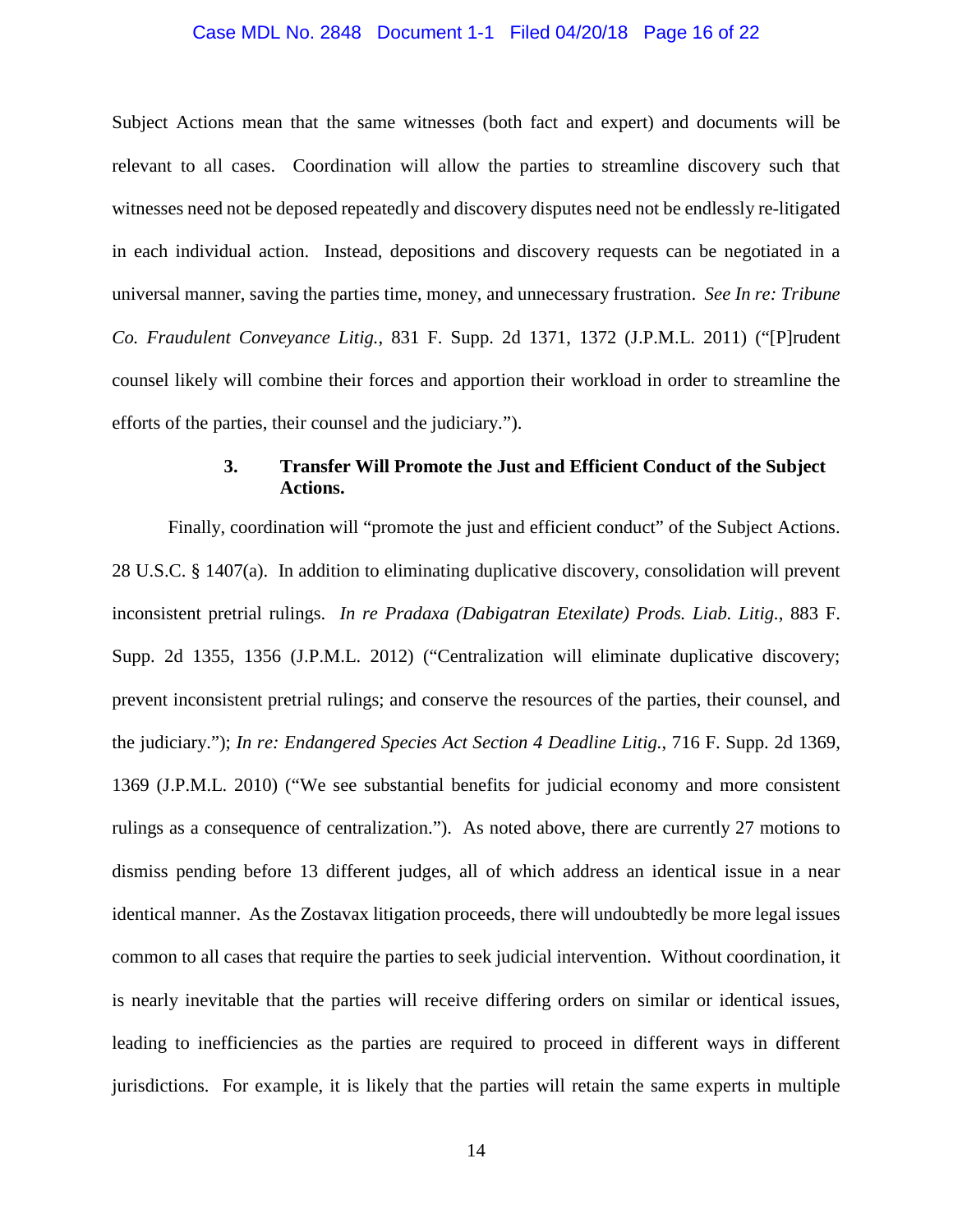#### Case MDL No. 2848 Document 1-1 Filed 04/20/18 Page 17 of 22

Subject Actions. Multiple federal judges will therefore likely receive similar or identical *Daubert* motions seeking to exclude these witnesses. Not only is this inefficient, but it may also lead to inconsistent rulings on a key aspect of the litigation. *See In re Viagra (Sildenafil Citrate) Prods. Liab. Litig.*, 176 F. Supp. 3d 1377, 1378 (J.P.M.L. 2016) ("Centralization will eliminate duplicative discovery, prevent inconsistent pretrial rulings on *Daubert* and other issues, and conserve the resources of the parties, their counsel, and the judiciary.").

In sum, coordination of the Related Cases will serve the convenience of the parties, eliminate costly and duplicative discovery, prevent inconsistent pretrial rulings, and conserve the resources of the courts, the parties, and their counsel. For all these reasons, Merck's motion to transfer and coordinate should be granted.

# **B. The Subject Actions Should Be Transferred to Either the Honorable James S. Moody in the Middle District of Florida or the Honorable Harvey Bartle III in the Eastern District of Pennsylvania.**

There are two, equally appropriate venues for this coordinated proceeding: Judge Moody's court in the Middle District of Florida and Judge Bartle's court in the Eastern District of Pennsylvania. Both judges have considerable experience with the Zostavax litigation and with the management of coordinated proceedings involving pharmaceutical products. The Panel considers a number of factors in determining the most appropriate transferee court, including: (a) the convenience and location of the parties, witnesses, and documents; (b) the experience of the district and judge in overseeing MDLs; (c) the location of earlier-filed Subject Actions and the relative degree of progress achieved in pending actions; and (d) the agreement of the parties.

First, both the Middle District of Florida and the Eastern District of Pennsylvania are convenient to the parties. The Middle District of Florida is a sensible location because the largest number of Subject Actions are pending in Florida federal courts, and specifically in that district. *In re Hydrogen Peroxide Antitrust Litig.*, 374 F. Supp. 2d 1345, 1346 (selecting the transferee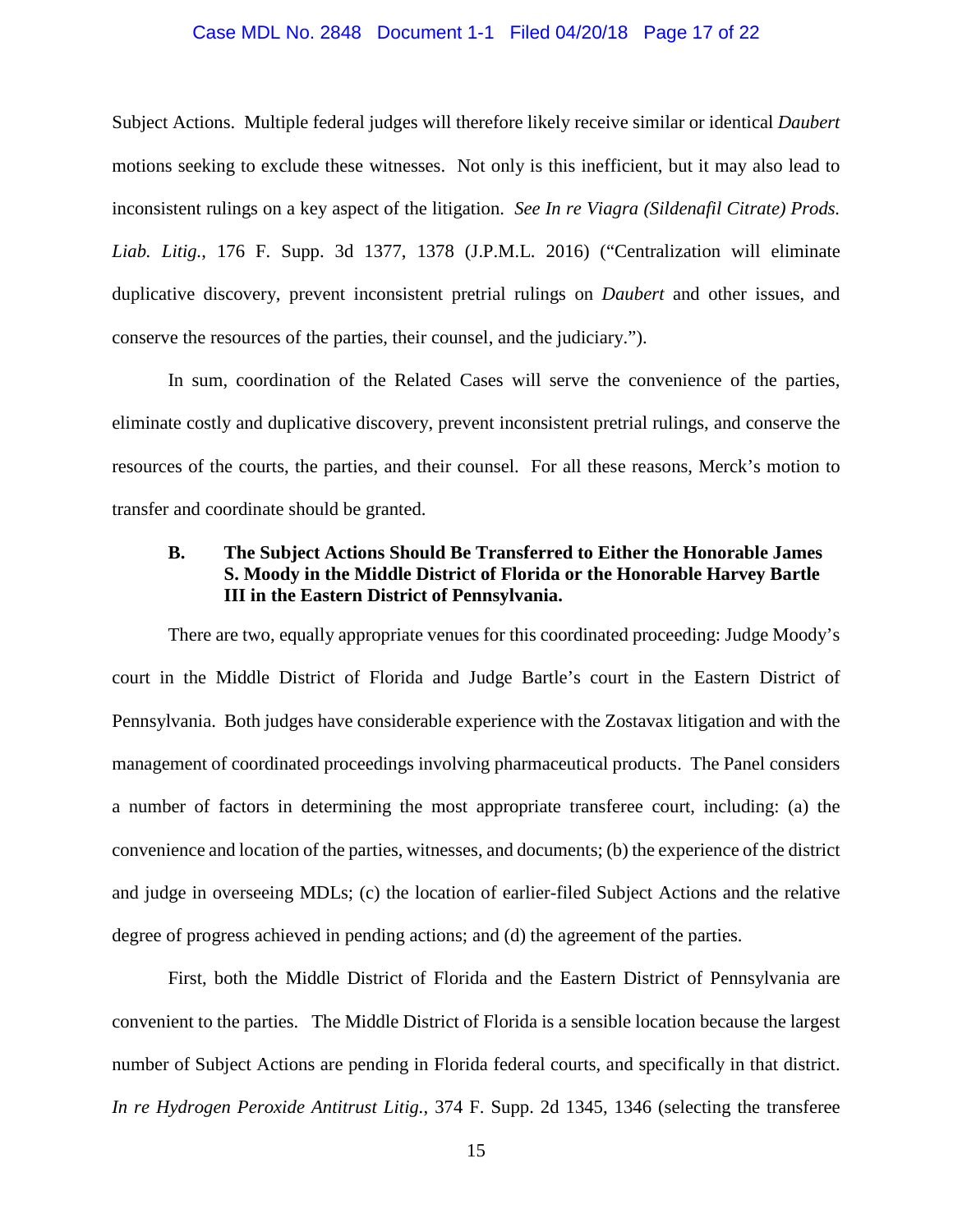#### Case MDL No. 2848 Document 1-1 Filed 04/20/18 Page 18 of 22

district with "the majority of pending actions"). As noted above, there are 26 Subject Actions in Florida, with 20 pending in the Middle District of Florida. Moreover, 27 plaintiffs – more than 23% of the plaintiffs in the Subject Actions – reside in Florida. Tampa is also easily accessible to the parties and witnesses because of the nearby major international airport, which is only 15 minutes from the courthouse. *See In re: Auto Body Shop Antitrust Litig.,* 37 F. Supp. 3d 1388, 1391 (J.P.M.L. 2014) (selecting the Middle District of Florida for MDL proceedings because "it is easily accessible for th[e] nationwide litigation").

Likewise, the Eastern District of Pennsylvania is convenient because of its location. It is both geographically close—approximately 80 miles away—and easily accessible to Merck's headquarters and other relevant facilities. The Merck employees responsible for the development, manufacturing, labeling, and marketing of Zostavax all work at Merck's facilities in Pennsylvania and New Jersey. Thus, the Merck witnesses relevant to this litigation are located in close proximity to the Eastern District of Pennsylvania. *See, e.g.*, *In re Tylenol (Acetaminophen) Mktg., Sales Practices & Prods. Liab. Litig.,* 936 F. Supp. 2d 1379, 1380 (J.P.M.L. 2013) (transferring to the Eastern District of Pennsylvania where defendants were based in New Jersey and Pennsylvania because "many of defendants' witnesses and documents are likely to be found in or near" there). Moreover, for counsel, parties, and witnesses traveling from other jurisdictions, Philadelphia is served by a major international airport and offers plentiful accommodations. *See In re Impulse Monitoring, Inc. Aetna Intraoperative Monitoring Servs. Claims and ERISA Litig.*, 53 F. Supp. 3d 1376, 1377 (J.P.M.L. 2014) (finding that Eastern District of Pennsylvania was a "readily accessible district" in which to centralize the multidistrict litigation).

Second, the earliest Subject Actions, including the first-filed, were filed in the Middle District of Florida and the Eastern District of Pennsylvania. The first three Florida Subject Actions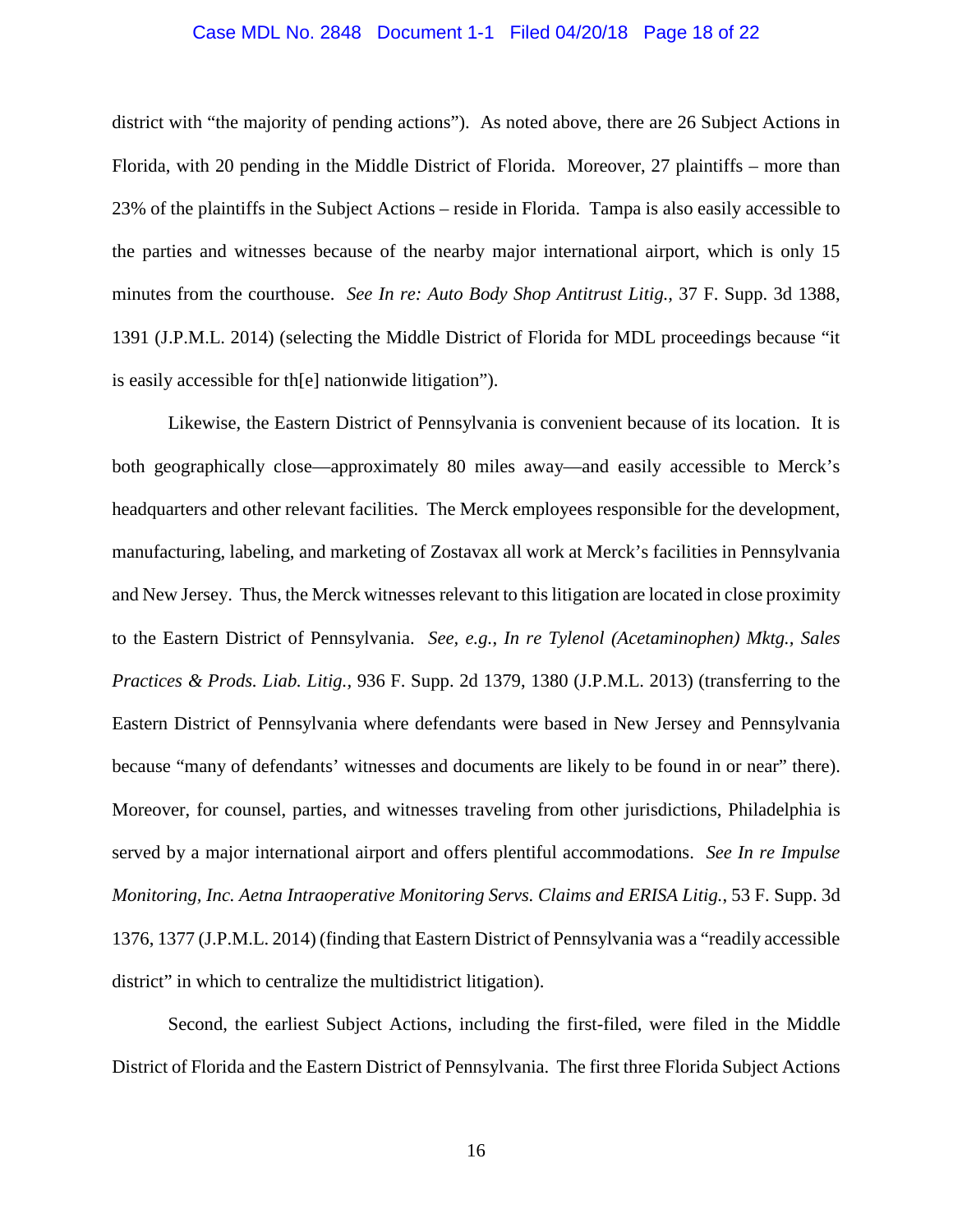#### Case MDL No. 2848 Document 1-1 Filed 04/20/18 Page 19 of 22

were filed on August 21, 2017 in the Middle District, meaning that they were filed before any Subject Actions in New Jersey, Wisconsin, New York, Massachusetts, or the Western District of Pennsylvania. These cases represent the full scope of the litigation, as they include cases with all defendants named in the Subject Actions and multiple alleged injuries. Although these cases are in the early stages of discovery, Judge Moody has familiarity with the issues through the three motions to dismiss that are pending in his court. Judge Moody has already issued two opinions deciding motions to dismiss filed by Merck and co-defendant McKesson.<sup>16</sup> *See In re: MI Windows & Doors, Inc. Prods. Liab. Litig.,* 857 F. Supp. 2d 1374, 1375 (J.P.M.L. 2012) (selecting a transferee district because "[o]ne of the earliest filed . . . actions [wa]s pending in that district" and the judge was "familiar with the litigation"); *In re: Refco Sec. Litig.*, 530 F. Supp. 2d 1350, 1351 (J.P.M.L. 2007) (selecting a transferee court because "the judge to whom we are assigning this litigation has already developed familiarity with the issues present in this docket as a result of presiding over motion practice and other pretrial proceedings in the actions pending before him").

Similarly, Judge Bartle is familiar with the litigation because the first-filed Subject Action is pending in his court and the Subject Actions in his Court have progressed the furthest. Judge Bartle has decided 11 motions to dismiss<sup>17</sup> and two motions for summary judgment.<sup>18</sup> The cases before Judge Bartle are the only Subject Actions in which Merck has produced documents and they are the only Subject Actions in which any depositions have taken place. Thus far, Merck has

<sup>16</sup> *See* Order, *Erickson v. Merck & Co., Inc.*, No. 5:17-cv-00562 (Doc. 43); Order, *Erickson v. Merck & Co., Inc.*, No. 5:17-cv-00562 (Doc. 61) (M.D. Fla.).

<sup>17</sup> *See Bentley v. Merck & Co., Inc.*, 2017 WL 2349708, at \*2 (E.D. Pa. May 30, 2017) (dismissing, with prejudice, ten Zostavax claims); *Bloom v. Merck & Co., Inc.*, No. 2:17-cv-01789 (Doc. 16) (E.D. Pa. May 31, 2017) (dismissing, with prejudice, similar fraud claim alleged in eleventh Zostavax case).

<sup>18</sup> *See Juday v. Merck & Co., Inc.*, 2017 WL 1374527 (E.D. Pa. Apr. 17, 2017), *aff'd sub nom. Juday v. Merck & Co., Inc*., 2018 WL 1616863 (3d Cir. Apr. 4, 2018); Order (Doc. 42), *Billeci et al., v. Merck et al.*, No. 2:17-cv-00486 (E.D. Pa.).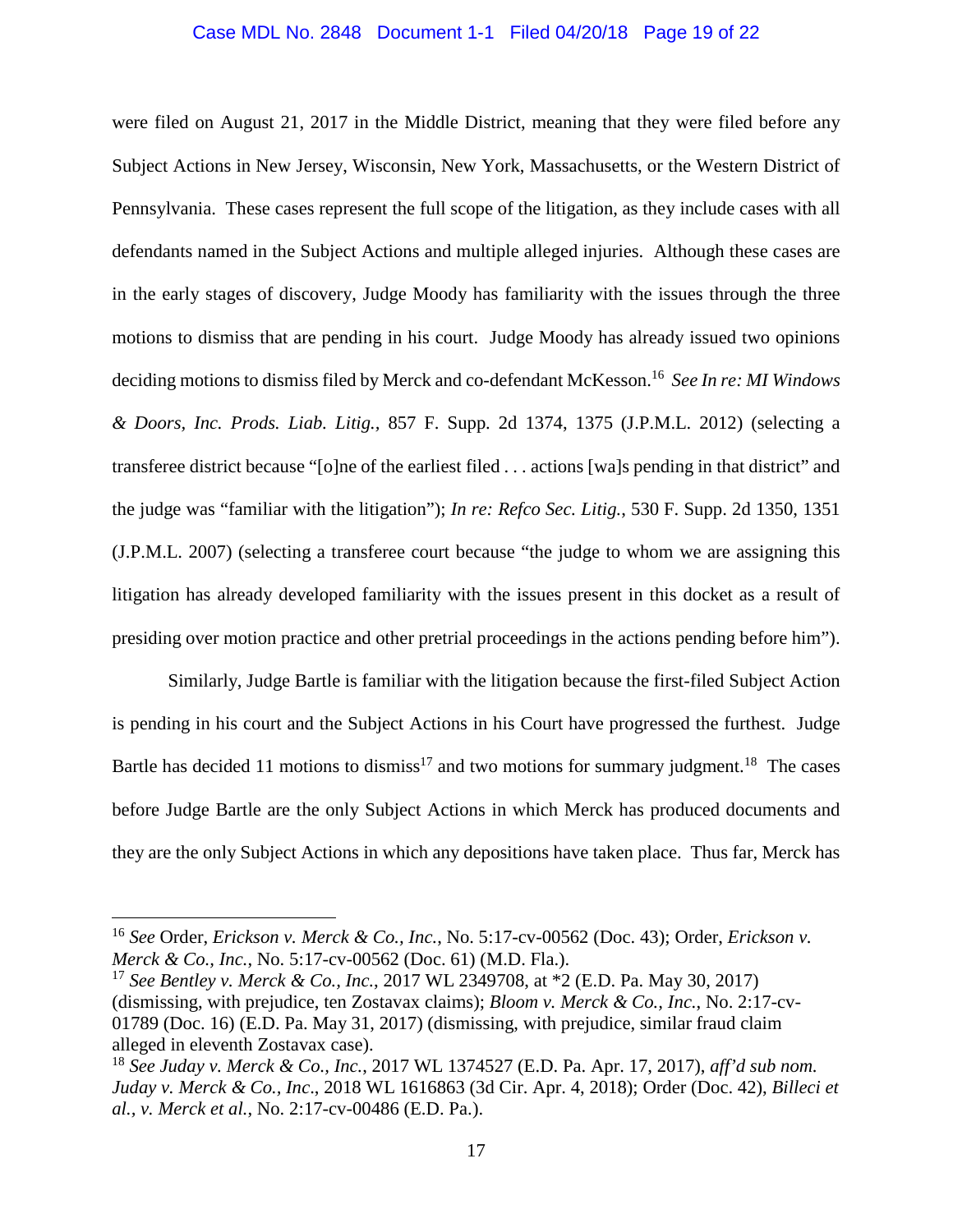#### Case MDL No. 2848 Document 1-1 Filed 04/20/18 Page 20 of 22

taken 46 depositions of plaintiffs and medical providers in Subject Actions pending in the Eastern District of Pennsylvania. *See In re Wholesale Grocery Prod. Antitrust Litig.*, 663 F. Supp. 2d 1380, 1381 (J.P.M.L. 2009) (selecting transferee court because "the first-filed action is pending there, and pretrial proceedings in that action have proceeded efficiently"); *In re GMAC Ins. Mgmt. Corp. Overtime Pay Litig.*, 342 F. Supp. 2d 1357, 1358 (J.P.M.L. 2004) (selecting transferee court because "the first-filed and most advanced action is pending there").

Third, both the Middle District of Florida and the Eastern District of Pennsylvania have significant experience handling multidistrict litigation involving pharmaceutical products liability actions. *See, e.g.*, *In re Seroquel Prods. Liab. Litig.*, 447 F. Supp. 2d 1376 (J.P.M.L. 2006) (centralized in the Middle District of Florida); *In re Effexor Prods. Liab. Litig.*, 959 F. Supp. 2d 1359 (J.P.M.L. 2013) (centralized in the Eastern District of Pennsylvania); *In re Tylenol (Acetaminophen) Mktg., Sales Pracs. and Prods. Liab. Litig*., 936 F. Supp. 2d 1379 (J.P.M.L. 2013) (same). Both judges have also personally managed large-scale pharmaceutical products liability MDLs. Judge Moody presided over *In re: Accutane (Isotretinoin) Products Liability Litigation* (MDL No. 1626), and Judge Bartle presided over *In Re: Diet Drugs (Phentermine/Fenfluramine/Dexfenfluramine) Products Liability Litigation* (MDL No. 1203), a coordinated litigation involving thousands of Subject Actions. Thus, there is no question that Judge Moody and Judge Bartle, as well as their respective courts, are more than capable of managing the efficient coordination of the Subject Actions here. *See, e.g.*, *In re Pradaxa (Dabigatran Etexilate) Prods. Liab. Litig.*, 883 F. Supp. 2d 1355, 1356 (J.P.M.L. 2012) (transferring actions to an experienced MDL judge, who "deftly presided" over "another large pharmaceutical products liability litigation").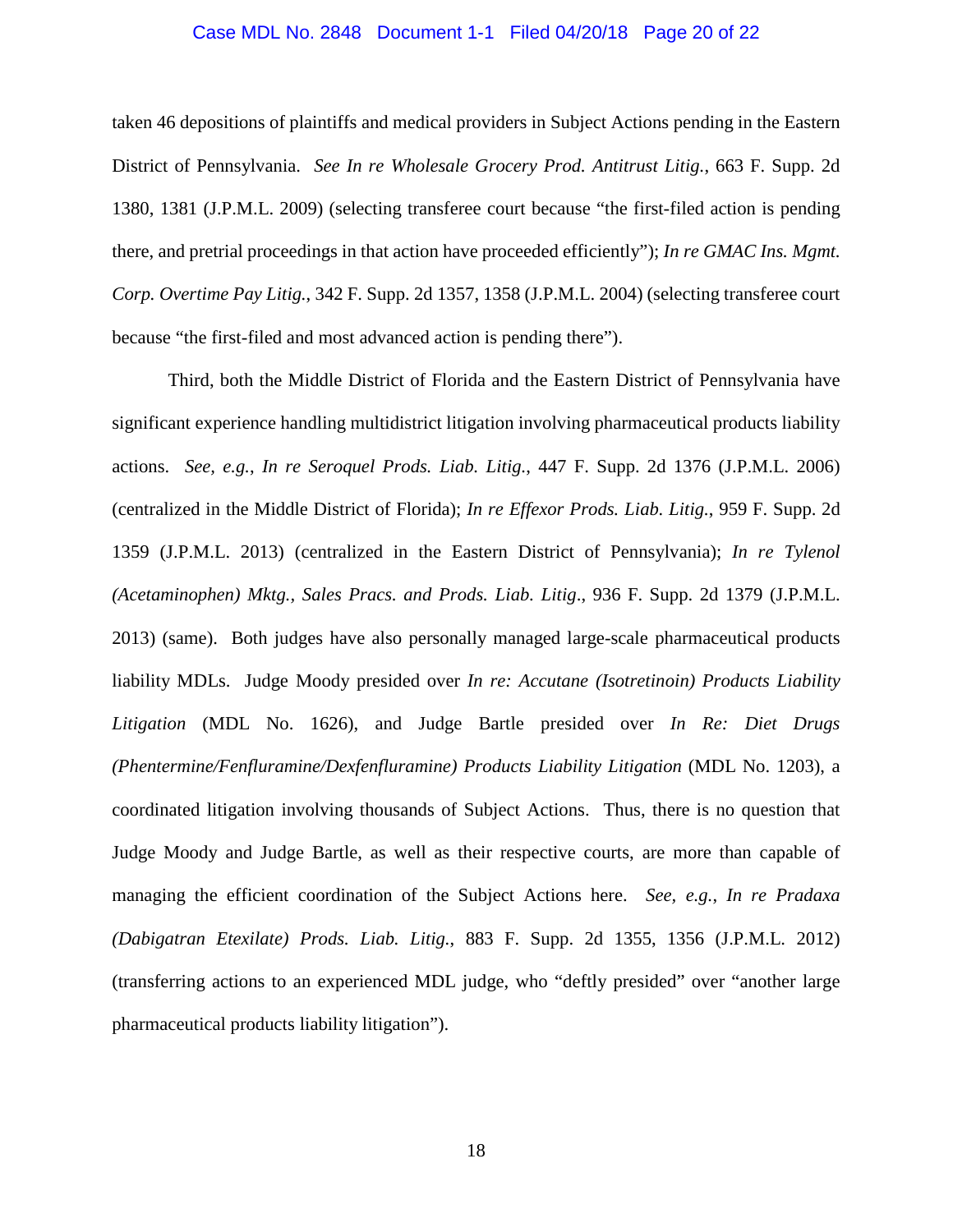#### Case MDL No. 2848 Document 1-1 Filed 04/20/18 Page 21 of 22

Finally, the parties' counsel has conferred and come to partial agreement on the appropriate forum. Merck and McKesson agree that either the Middle District of Florida or the Eastern District of Pennsylvania, before Judge Moody or Bartle, respectively, would be an appropriate venue for the coordinated proceeding. Sadaka Associates LLC, representing plaintiffs in 17 Subject Actions, agrees that the Eastern District of Pennsylvania (before Judge Bartle) would be a suitable venue. *See, e.g.*, *In re Vytorin/Zetia Mktg., Sales Practices & Prods. Liab. Litig.*, 543 F. Supp. 2d 1378, 1380 (J.P.M.L. 2008) (selecting transferee district because, among other reasons, it "enjoys the support of defendants and several plaintiffs"); *In re SFBC Int'l, Inc., Secs. & Derivative Litig*, 435 F. Supp. 2d 1355, 1356 (J.P.M.L. 2006) (transferring to the District of New Jersey because it was "preferred transferee forum of several responding parties"); *In re Air Cargo Shipping Servs. Antitrust Litig.*, 435 F. Supp. 2d 1342, 1344 (J.P.M.L. 2006) (transferring the docket to the Eastern District of New York because it "enjoys the support of numerous parties to this litigation").

# **C. In the Alternative, Merck Proposes Coordination before the Honorable Joseph F. Bianco.**

In the alternative, Merck requests that the Subject Actions be transferred to Judge Bianco in the Eastern District of New York. There are currently four Subject Actions, involving 53 plaintiffs, pending before Judge Bianco. Judge Bianco is therefore presiding over the largest number of plaintiffs in the Zostavax federal litigation, and nearly half of all the plaintiffs in the Subject Actions. Moreover, the Eastern District of New York is clearly a convenient location to the parties, as all plaintiffs' counsel in the Subject Actions are based in the region, and defense counsel maintains an office in New York City. Merck's headquarters and relevant facilities are also located within the region. In addition to being close to three major international airports in the New York City area, Central Islip maintains its own airport within 15 minutes of the courthouse and is thus easily accessible to parties and witnesses from other jurisdictions.